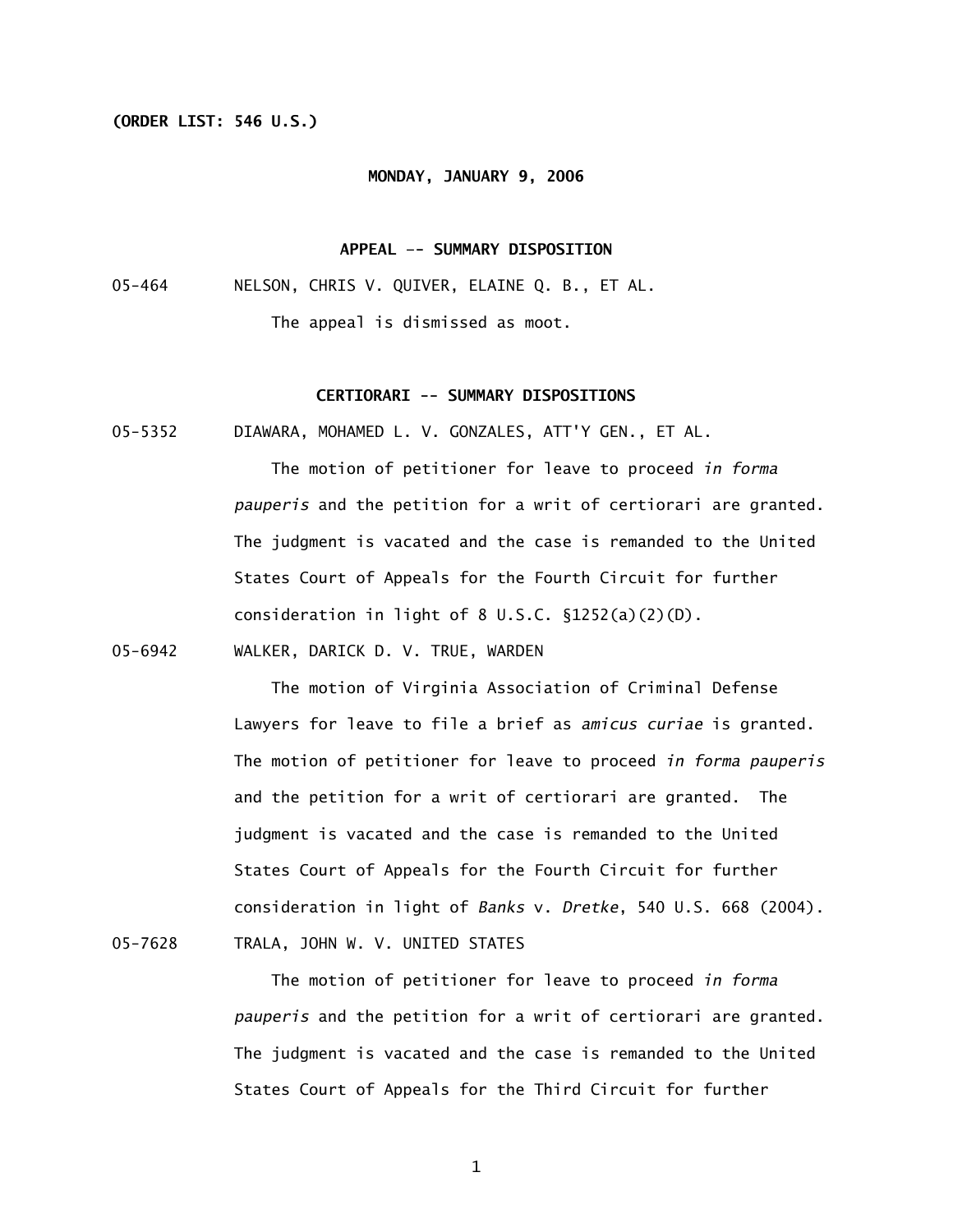consideration in light of *United States* v. *Booker*, 543 U.S. 220 (2005).

### **ORDERS IN PENDING CASES**

05A223 MINIX, PAUL V. V. DRETKE, DIR., TX DCJ

 The application for a certificate of appealability addressed to Justice Souter and referred to the Court is denied.

05A458 GRAVES, MICHAEL BEN V. EEOC, ET AL.

 The application for stay addressed to the Chief Justice and referred to the Court is denied.

- 05M36 NELSON, CHARLES K. V. DRETKE, DIR., TX DCJ, ET AL.
- 05M37 ABBEY, HAROLD G. V. MERCEDES BENZ, ET AL.
- 05M38 SALAZAR, CARLOS H. V. YATES, WARDEN
- 05M39 WALLER, ALVIN R. V. CROSBY, SEC., FL DOC

 The motions to direct the Clerk to file petitions for writs of certiorari out of time are denied.

05M40 PEDEN, CURTIS D. V. DRETKE, DIR., TX DCJ

The motion to direct the Clerk to file a petition for a writ of certiorari out of time under Rule 14.5 is denied.

- 05M41 CHERRY, JANICE L. V. RUMBAUGH, RICHARD L.
- 05M42 KIM, IN SOO V. GONZALES, ATT'Y GEN.
- 05M43 KRAMER, BENJAMIN B. V. UNITED STATES

 The motions to direct the Clerk to file petitions for writs of certiorari out of time are denied.

05-83 WASHINGTON V. RECUENCO, ARTURO R.

 The motion of respondent for appointment of counsel is granted. Gregory C. Link, Esquire, of Seattle, Washington, is appointed to serve as counsel for the respondent in this case.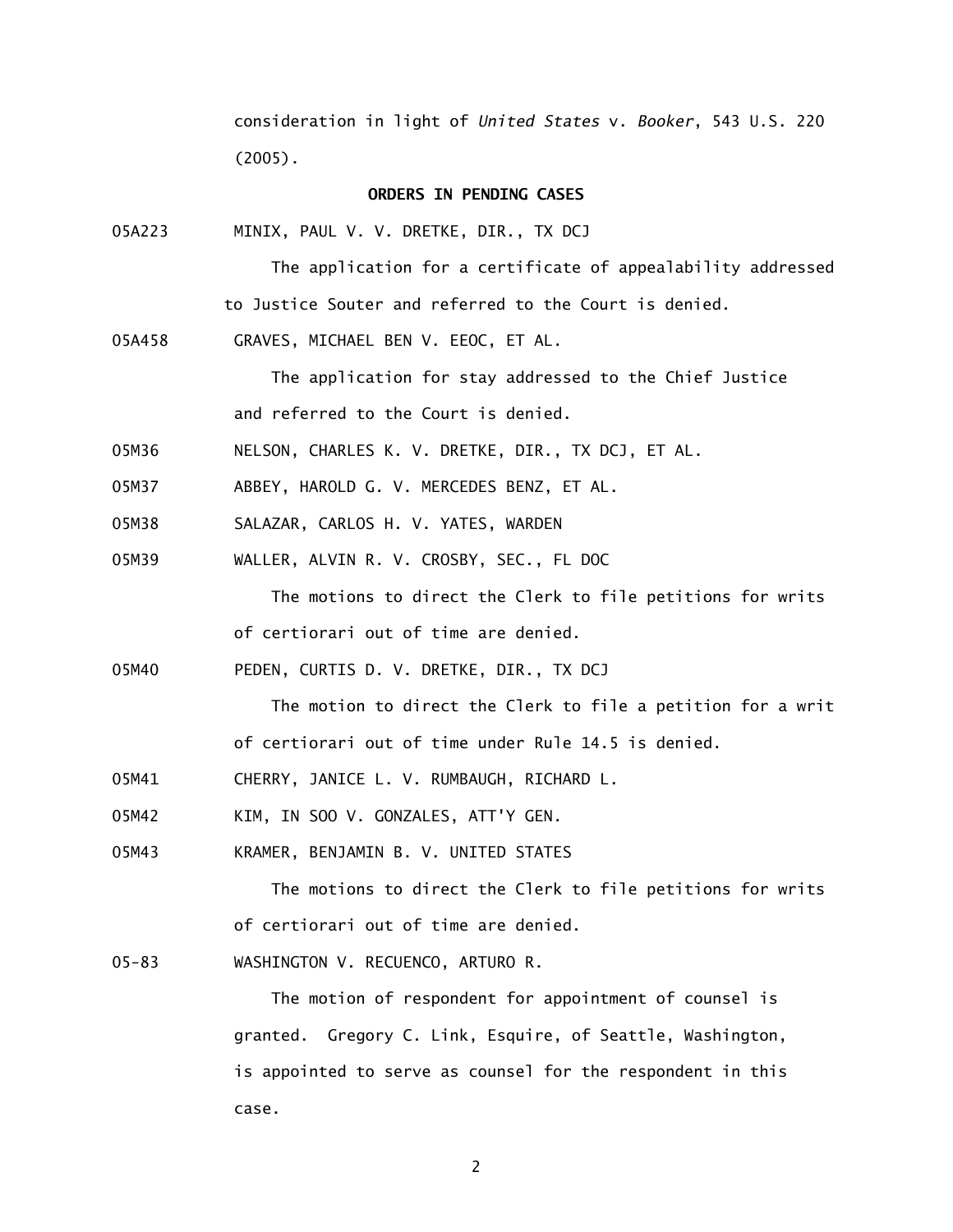05-417 EMPRESA CUBANA DEL TABACO V. GENERAL CIGAR CO., INC., ET AL. The Solicitor General is invited to file a brief in this case expressing the views of the United States.

05-489 SMIThKLINE BEECHAM CORP., ET AL. V. APOTEX CORP., ET AL.

 The Solicitor General is invited to file a brief in this case expressing the views of the United States.

05-5705 HAMMON, HERSHEL V. INDIANA

 The motion of petitioner for appointment of counsel is granted. Richard D. Friedman, Esquire, of Ann Arbor, Michigan, is appointed to serve as counsel for the petitioner in this case.

### **CERTIORARI DENIED**

- 04-1615 VINES, DWIGHT, ET AL. V. UNIV. OF LA AT MONROE, ET AL.
- 04-10612 TOMLIN, PHILLIP W. V. ALABAMA
- 05-263 TELECARE CORP. V. LEAVITT, SEC. OF H&HS, ET AL.
- 05-295 METROMEDIA ENERGY, INC. V. ENSERCH ENERGY SERV., INC.
- 05-321 HICKS, RICHARD V. UNITED STATES
- 05-336 TURCOTTE, JAMES R. V. UNITED STATES
- 05-337 DENTSPLY INT'L, INC. V. UNITED STATES
- 05-356 SCOTT, ALFRIEDA S. V. JOHANNS, SEC. OF AGRICULTURE
- 05-359 SMITH, HERBERT V. HAMMOND, IN, ET AL.
- 05-364 CORUS STAAL BV, ET AL. V. DEPT. OF COMMERCE, ET AL.
- 05-372 KETZNER, HELEN V. JOHN HANCOCK MUTUAL LIFE, ET AL.
- 05-374 DEJA VU OF CINCINNATI, LLC V. UNION TOWNSHIP BD. OF TRUSTEES
- 05-376 INVENTION SUBMISSION CORP. V. DUDAS, JONATHAN W.
- 05-378 HARRIS, KENNETH, ET AL. V. DUDAS, JONATHAN W.
- 05-395 CROpLIFE AMERICA, ET AL. V. WASHINGTON TOXICS COALITION
- 05-434 SKOKOMISH INDIAN TRIBE, ET AL. V. UNITED STATES, ET AL.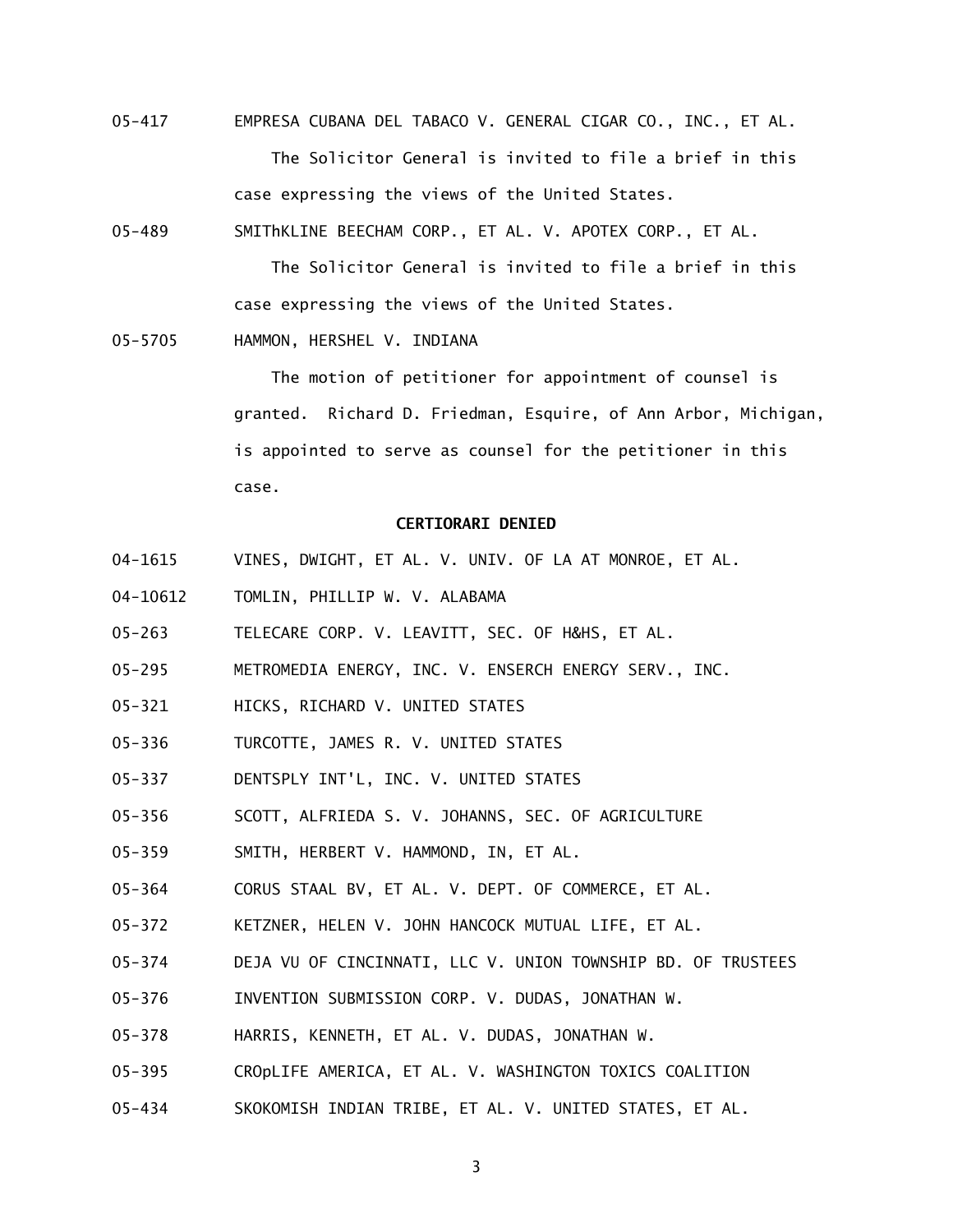- 05-443 GIORANGO, MICHAEL V. UNITED STATES
- 05-445 LUMMI NATION, ET AL. V. SAMISH INDIAN TRIBE, ET AL.
- 05-450 COON, JAMES M. V. COON, GAY E.
- 05-451 MANSFIELD, OH, ET AL. V. McKINLEY, JEFFREY
- 05-466 SCHEELER, DELROY C., ET AL. V. ST. CLOUD, MN, ET AL.
- 05-468 ROE, JOHN P. V. MORGAN, WARDEN
- 05-473 BHADELIA, MOHAMMED H. V. MARINA CLUB OF TAMPA
- 05-478 BRYANT, BRANDON L. V. COMPASS GROUP USA, INC.
- 05-482 THE DELTA WESTERN GROUP, LLC V. RUTH U. FERTEL, INC., ET AL.
- 05-491 TX COMMERCIAL ENERGY V. TXU ENERGY, INC., ET AL.
- 05-494 CHESHEWALLA, MONIKA, ET AL. V. RAND & SON CONSTRUCTION COMPANY
- 05-495 DIAMOND, ROVILMA V. COLONIAL LIFE & ACCIDENT INS.
- 05-496 RICHARD, CARL V. INDIANA
- 05-498 LEE, STAN J. V. 2050 S. HAVANA LLC, ET AL.
- 05-501 BREEDLOVE, LEVI V. McCALLA, RAYMER, ET AL.
- 05-515 WILLIAMS, SUZZETTE, ET AL. V. MO DEPT. OF MENTAL HEALTH
- 05-516 MICHIGAN V. WEEMS, STEVEN M.
- 05-518 RING, DONNA S. V. RAMEKER, WILLIAM J.
- 05-520 WHITE BUFFALO VENTURES, LLC V. UNIV. OF TX AT AUSTIN
- 05-523 MILES, MARY V. SIERRA CLUB, ET AL.
- 05-524 BEAZER EAST, INC. V. MEAD CORP.
- 05-530 WATSON, PEGGY V. KINGSTON CITY SCH. DIST.
- 05-531 CARTER, GREG L. V. RAISH, REBECCA S.
- 05-534 EUTENEUER, THOMAS J., ET AL. V. LAPOLLA, SCOTT, ET AL.
- 05-536 GONZALEZ, ARMANDO, ET UX. V. KOMATSU FORKLIFT, U.S.A., INC.
- 05-541 EMPAGRAN S.A., ET AL. V. F. HOFFMANN-LA ROCHE, ET AL.
- 05-542 COURTNEY, ROBERT R. V. UNITED STATES
- 05-544 HYSI, ERMAND, ET UX. V. GONZALES, ATT'Y GEN.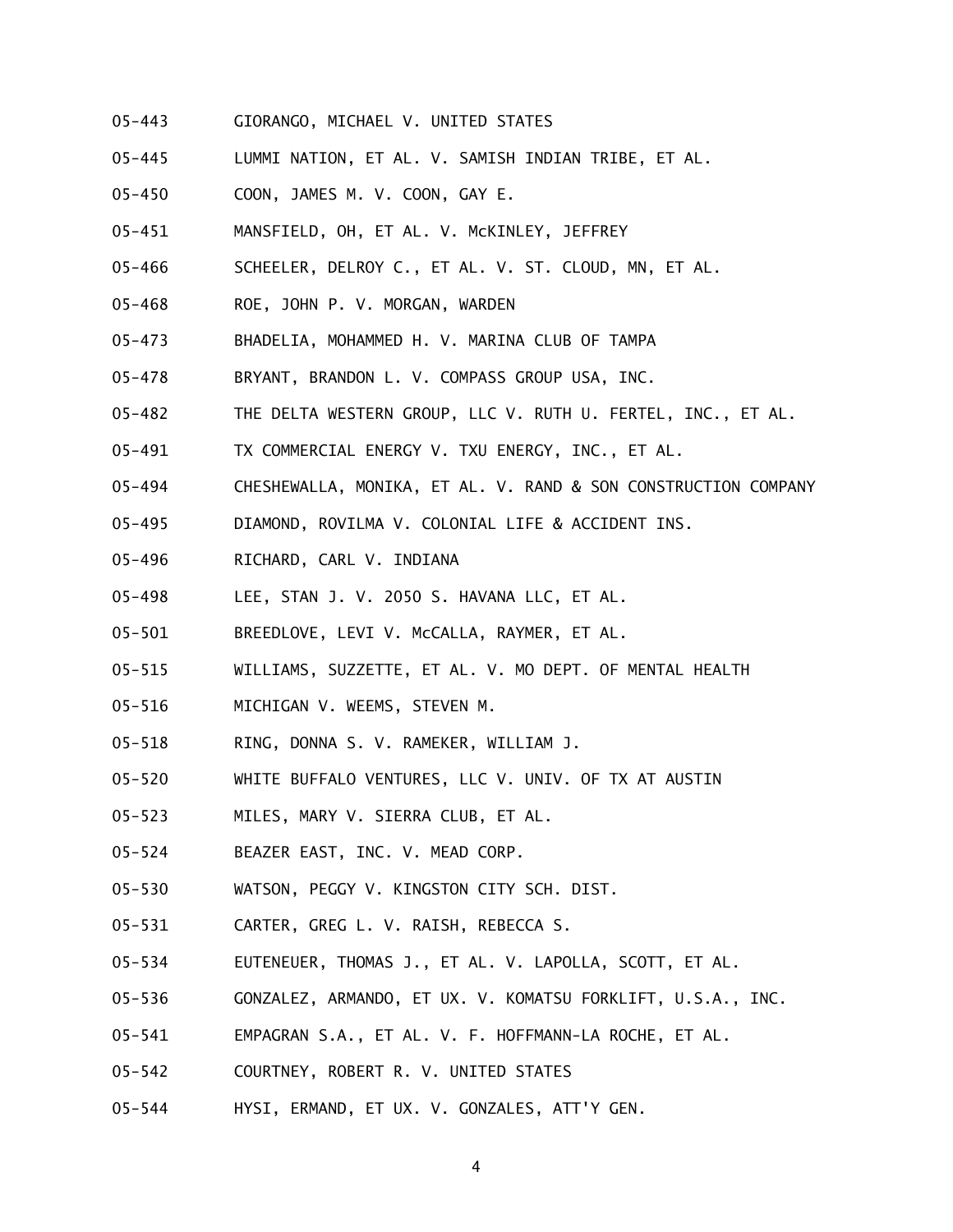- 05-546 SCHIFF, MEL V. DUSEK, FRANK A., ET AL.
- 05-548 DRAUGHON, RONALD R. V. UT DEPT. OF FINANCIAL INST.
- 05-549 EUROPEAN COMMUNITY, ET AL. V. RJR NABISCO, INC., ET AL.
- 05-550 PATTERSON, NEIL V. NEW YORK
- 05-551 WAUBANASCUM, NAHQUASEH B. V. SHAWANO COUNTY, WI
- 05-553 SPECTOR GADON & ROSEN, ET AL. V. KANTER, NANCY
- 05-557 AFJEH, ABDOLLAH V. OTTAWA HILLS, OH
- 05-558 THE BOEING CO. V. ZUNIGA, VALENTINO
- 05-560 DeBIASSE, STEPHEN J. V. CHEVY CHASE BANK CORP., ET AL.
- 05-561 TOCCI, JOSEPH V. FT. WAYNE-ALLEN AIRPORT AUTH.
- 05-562 KO, EDMUND V. NEW YORK
- 05-563 STEWART TITLE, ET AL. V. LOGAN, SEAN C.
- 05-567 MEDLEY, DEBBIE V. MEERS, LYNN, ET AL.
- 05-568 ABRAHAMYAN, ARSEN V. GONZALES, ATT'Y GEN.
- 05-569 ROTHHAUPT, JAY H. V. MAIDEN, CHARLIE, ET AL.
- 05-570 PERNETT, FELIX V. AMERICAN AIRLINES, INC., ET AL.
- 05-571 STERLING, JEFFREY V. GOSS., DIR., CIA
- 05-573 VIRACHACK, MALINEE B., ET VIR V. UNIVERSITY FORD
- 05-574 BREEZEVALE LTD. V. DICKINSON, TIMOTHY L., ET AL.
- 05-575 RIE, JIN V. ROSEN, ALAN, ET AL.
- 05-576 RIE, JIN V. GALPERIN, RON S.
- 05-578 GILLIGAN, LOUIS F., ET AL. V. MEDTRONIC, INC.
- 05-580 GARRISH, DALE, ET AL. V. UAW INT'L UNION, ET AL.
- 05-581 GERMENJI, SILVANA, ET AL. V. GONZALES, ATT'Y GEN.
- 05-590 ASTER, HERMAN V. ASTER, ZDENKA
- 05-592 STEBNER, WERNER V. STEWART & STEVENSON SERVICES
- 05-597 RAMSEUR, RUSSELL L. V. MARYLAND
- 05-598 RUSS, ISAAC, ET AL. V. WATTS, VAN B., ET AL.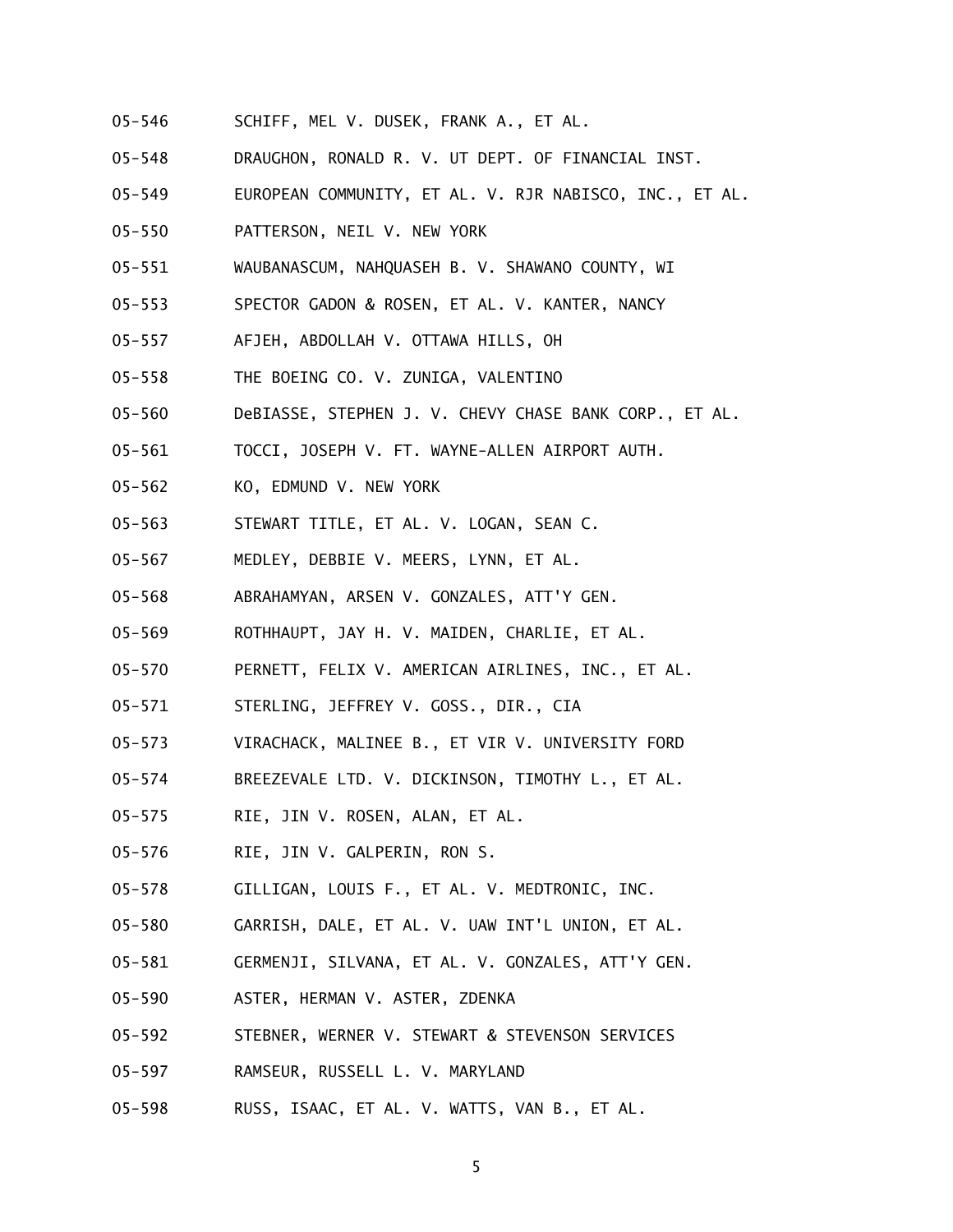- 05-601 BUTLER CTY. FAMILY YMCA V. HUGH, CHERIE
- 05-609 VERSHISH, JOSEPH V. U. S. PAROLE COMM'N, ET AL.
- 05-619 GEORGE, JAMES F., ET UX. V. MORRO BAY, CA
- 05-620 FAJARDO-HERNANDEZ, JORGE V. GONZALES, ATT'Y GEN.
- 05-622 HALL, ROBERT F. V. NIX, MILTON E., ET AL.
- 05-624 HANA, SOBHY S. V. GONZALES, ATT'Y GEN.
- 05-632 LEXINGTON-FAYETTE URBAN CTY GOVT V. DOE, JOHN, ET AL.
- 05-634 SIKKA, MAHESH C. V. RUMSFELD, SEC. OF DEFENSE
- 05-636 ROBERTS, JOAN V. TITUS COUNTY MEMORIAL HOSP.
- 05-637 STEPHENS, IRENE L. V. GA DOT
- 05-642 FLYNN, JIM, ET AL. V. MEERS, LYNN, ET AL.
- 05-643 GATES, JOHN V. AKINS, JANICE, ET AL.
- 05-654 DANIELS, BRIAN V. UCHTMAN, WARDEN
- 05-655 TAYLOR, ROY L. V. GA DEPT. OF PUB. SAFETY, ET AL.
- 05-661 LOREN-MALTESE, BETTY V. UNITED STATES
- 05-663 YOUNG, GEORGE L., ET AL. V. UNITED STATES
- 05-667 SUNBEAM PRODUCTS, INC. V. WING SHING PRODUCTS
- 05-679 LERMAN, RUSSELL E. V. LEGREIDE, DIR., NJ DIV. OF M.V.
- 05-681 STERN, DAVID G. V. UNITED STATES
- 05-688 BROMLEY, ROBERT V. PENNSYLVANIA
- 05-691 SMART, BOBBY R. V. UNITED STATES
- 05-698 VERBITSKAYA, VIKA, ET AL. V. UNITED STATES
- 05-703 ANGULO, GERARD V. SKADDEN, ARPS, SLATE, ETC.
- 05-706 BRECKENRIDGE, WILMER K. V. UNITED STATES
- 05-709 SORENSON, DOUGLAS V. GEORGIA
- 05-715 HAWKINS, ARTHUR M. V. UNITED STATES
- 05-719 CROUSSER, BRUCE E. V. UNITED STATES
- 05-722 LAMBERTSEN, DAVID V. UNITED STATES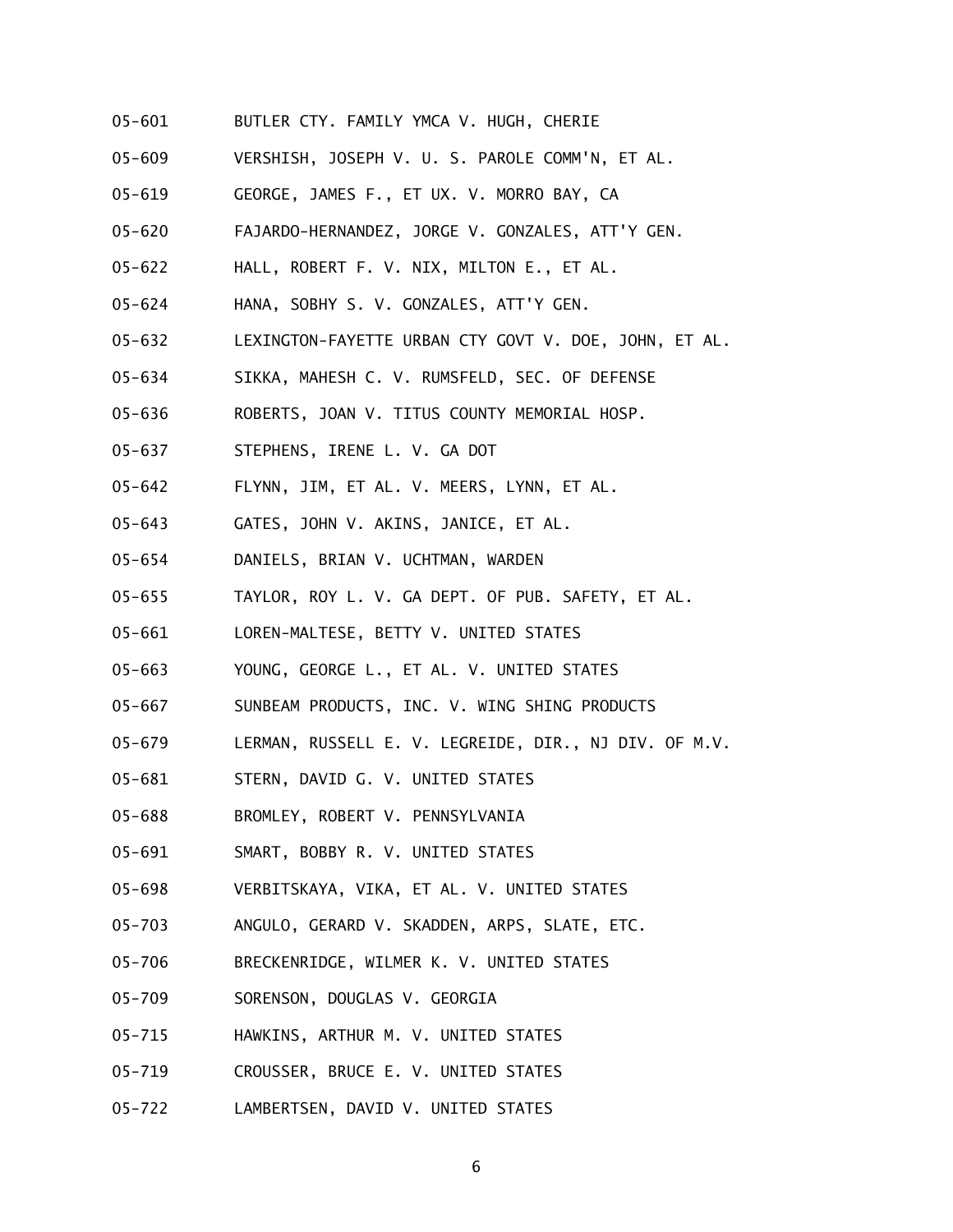- 05-724 SMITH, MARVIN V. UNITED STATES
- 05-759 KING, ROBERT R. V. USDC WD MO
- 05-5235 SMITH, ROBERT L. V. CALIFORNIA
- 05-5410 GUTNAYER, JERRY V. CENDANT CORP., ET AL.
- 05-5588 VALENTIN-MORALES, EDUARDO C. V. UNITED STATES
- 05-5648 STONE, NEAL S. V. UNITED STATES

)

)

- 05-5680 ROGERS, JAMES W. V. UNITED STATES
- 05-5909 ) ALVAREZ-BATRES, JOSE V. UNITED STATES
- 05-6185 ) ALVAREZ-BATRES, WALBERTO V. UNITED STATES
- 05-6275 ) DE JESUS-BATRES, TERESA V. UNITED STATES
- 05-5940 SHARBUTT, JIMMY L. V. UNITED STATES
- 05-6005 GULLY, FRANCES T. V. NY COMM'R OF LABOR
- 05-6009 FULTON, KENDRICK J. V. UNITED STATES
- 05-6020 CAMARENA, HECTOR A. V. SLADE, WARDEN
- 05-6068 JOHNSON, NEIL V. UNITED STATES
- 05-6082 CIESLOWSKI, PAUL V. UNITED STATES
- 05-6283 BANKS, LARRY V. UNITED STATES
- 05-6311 MURPHY, DARRON J. V. UNITED STATES
- 05-6379 TITSWORTH, TIMOTHY T. V. DRETKE, DIR., TX DCJ
- 05-6571 KORAS, DAVID M. V. ROBINSON, WARDEN
- 05-6593 MILLER, ALAN E. V. ALABAMA
- 05-6626 ARRIOLA-PEREZ, XAVIER V. UNITED STATES
- 05-6726 SILVESTRI, MICHAEL V. UNITED STATES
- 05-6876 OWEN, HAROLD V. UNITED STATES
- 05-6901 FORD, TONY E. V. DRETKE, DIR., TX DCJ
- 05-6927 SMITH, CLIFFORD D. V. CALIFORNIA
- 05-6938 FERGUSON, JEFFREY R. V. ROPER, SUPT., POTOSI
- 05-6939 PRASERTPHONG, KAJORNSAK V. ARIZONA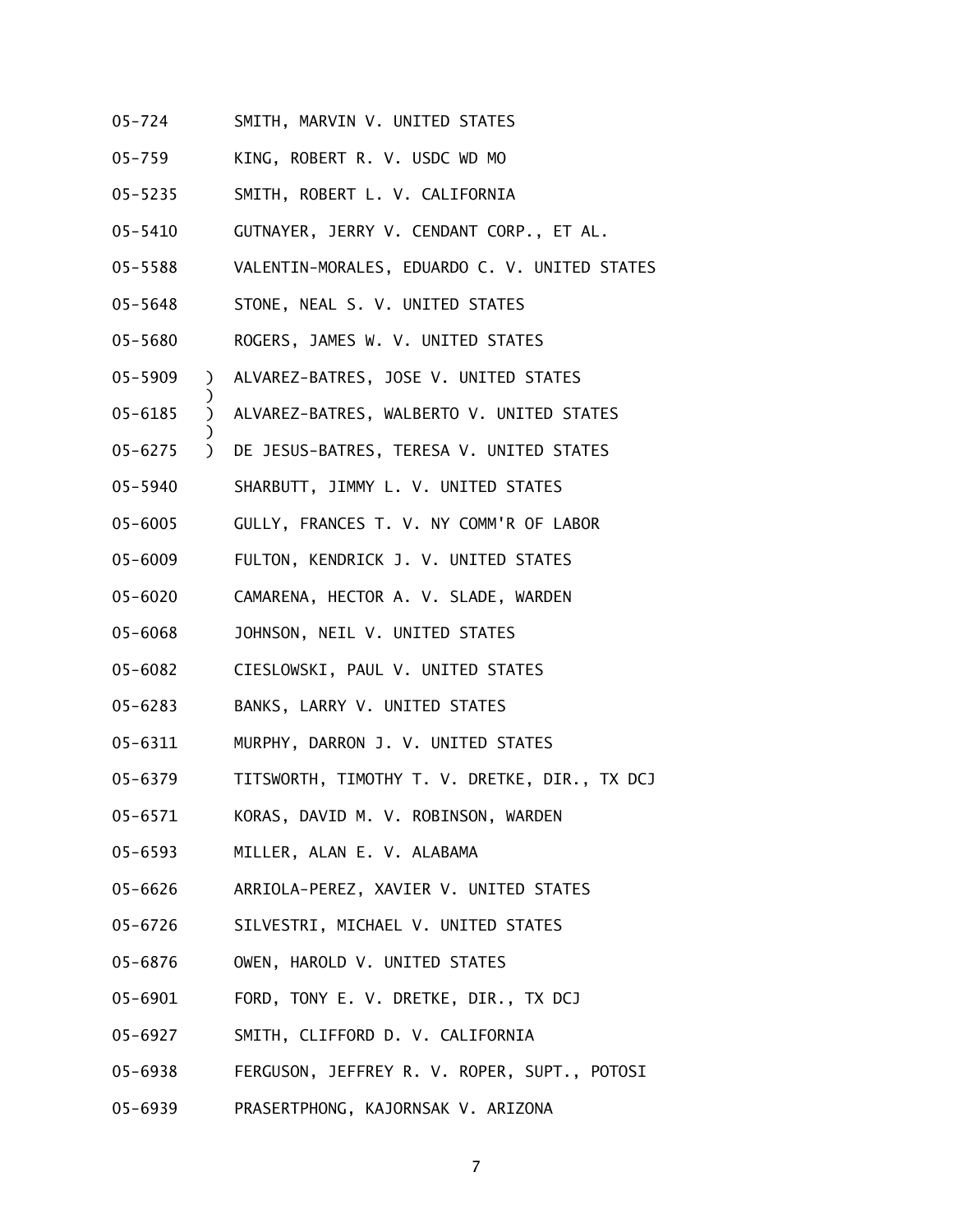- 05-6940 MURPHY, JULIUS J. V. DRETKE, DIR., TX DCJ
- 05-6944 VENEGAS, SAMUEL V. MARSHALL, WARDEN
- 05-6948 MORROW, CLARENCE W. V. MICHIGAN
- 05-6952 KERAK, MICHAEL V. KERAK, MICHELLE L.
- 05-6954 JAMES, SCHENVISKY V. JONES, WARDEN
- 05-6959 ASGARI, NEMAT F. V. SULLIVAN, WARDEN
- 05-6960 BRANCH, ANGELO D. V. DRETKE, DIR., TX DCJ
- 05-6961 BURGIN, RICKEY C. V. CULLIVER, WARDEN, ET AL.
- 05-6962 SALDANE, JOSE V. CROSBY, SEC., FL DOC
- 05-6964 SUNDAY, TIMOTHY L. V. CIRCUIT COURT OF AL, ET AL.
- 05-6967 WASHINGTON, STANLEY F. V. CULLIVER, WARDEN, ET AL.
- 05-6968 VELEZ, MICHAEL M. V. CALIFORNIA
- 05-6970 WATKINS, ARTHUR D. V. BASSETT, WARDEN
- 05-6973 COTA, RUBEN V. CAMBRA, WARDEN
- 05-6978 ALLEN, MICHAEL V. DONNELLY, SUPT., WENDE
- 05-6980 LANCASTER, LARRY V. FLORIDA
- 05-6984 ESTABROOK, ROBERT D. V. McDANIEL, WARDEN, ET AL.
- 05-6988 SPAN, TERENCE J. V. FLAHERTY, JOHN P., ET AL.
- 05-6989 OTTE, GARY V. OHIO
- 05-6990 BISHOP, LEROY V. CANDELARIA, WARDEN
- 05-6991 BROWN, MARK E. V. HOWARD, LISA, ET AL.
- 05-6995 WILHOIT, SAMUEL C. V. OKLAHOMA
- 05-6996 ZAPPLEY, DONALD W. V. VETERANS MEDICAL CENTER, ET AL.
- 05-7003 HARVEY, ALVIN V. LOUISIANA
- 05-7004 HOWARD, FRANK V. BOUCHARD, WARDEN
- 05-7005 GAMMALO, PHILLIP V. BERLIN, WARDEN
- 05-7008 CHIOINO, PATRICK F. V. CALIFORNIA
- 05-7014 WRIGHT, MARK V. GEORGIA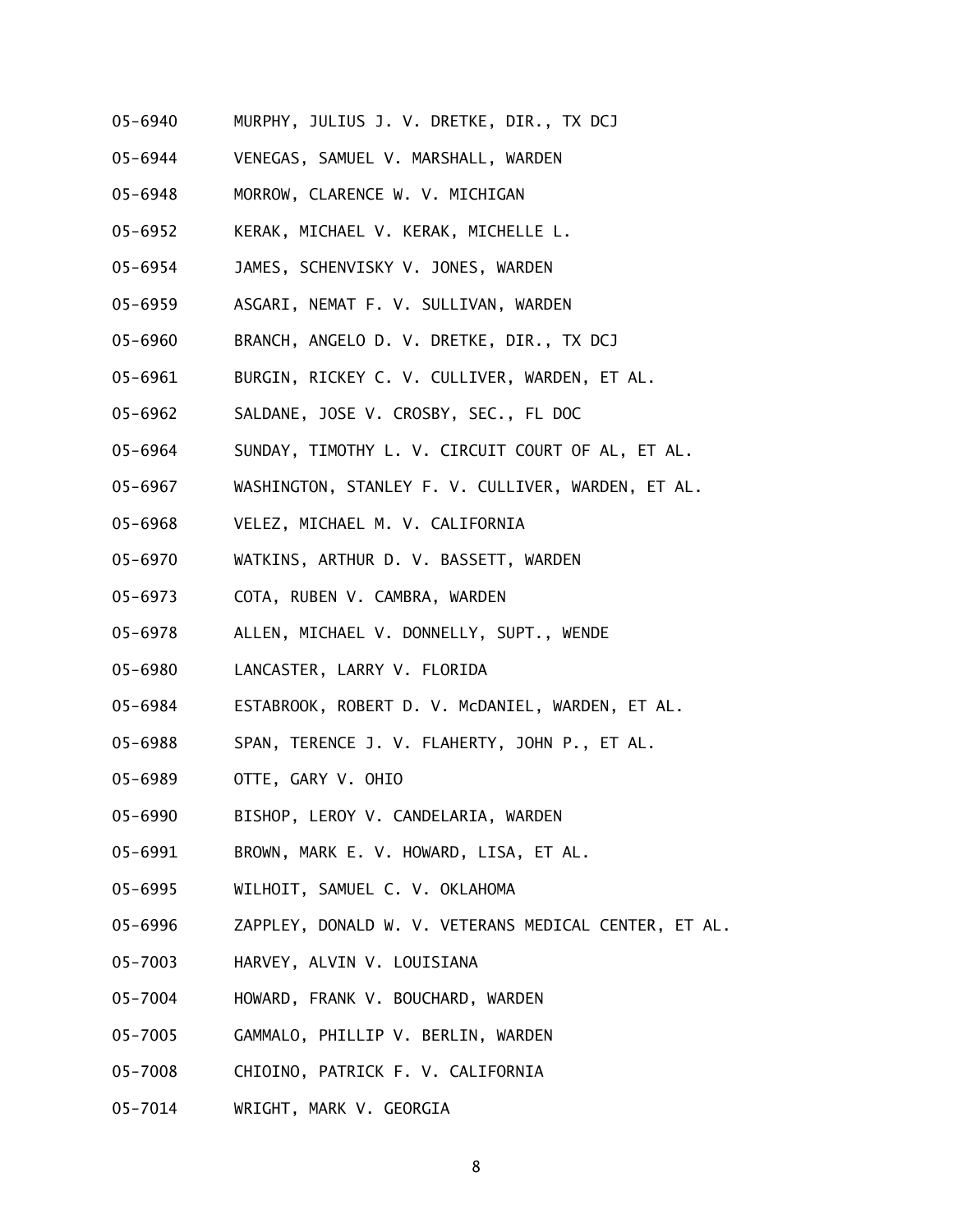- 05-7018 QURESHI, NASIR-UDDIN M. V. DEARBORN, MI, ET AL.
- 05-7019 RICHARDSON, LENIR V. ROSLYN CHILDREN CENTER, ET AL.
- 05-7024 McNEELY, WILLIAM V. MOTLEY, WARDEN
- 05-7034 ROSSEL, MANUEL V. TEXAS
- 05-7041 SHIELDS, PAUL T. V. WALKER, DIR., IL DOC, ET AL.
- 05-7042 JOUBERT, CHRISTIAN P. V. BROWN & WILLIAM TOBACCO CO.
- 05-7043 JENSEN, PAUL W. V. YATES, WARDEN
- 05-7044 COOPER, CORY H. V. CALIFORNIA
- 05-7050 PERRYMAN, TERRY V. MILLER, WARDEN
- 05-7052 PAYNE, RICHARD W. V. DRETKE, DIR., TX DCJ
- 05-7056 MORAN, GENE L. V. CLARK, WARDEN
- 05-7064 GRACIELA A. V. JAMES H.
- 05-7065 BONE, JOE B. V. DRETKE, DIR., TX DCJ
- 05-7070 MARSHALL, WARREN V. FLORIDA
- 05-7072 THOMAS, ROZLON D. V. MINNEAPOLIS PUBLIC SCHOOLS
- 05-7074 CUESTA, TOMAS D. V. BERTRAND, DANIEL, ET AL.
- 05-7079 FASANO, ROBERT L. V. CONNECTICUT
- 05-7085 MIRANDA, CARLOS V. FLORIDA
- 05-7089 TRUITTE, RODNEY D. V. RENICO, WARDEN
- 05-7093 TEIXEIRA, LUKE C. V. DRETKE, DIR., TX DCJ
- 05-7096 HILL, THOMAS W. V. NEILL, D. SAMUEL, ET AL.
- 05-7108 MALDONADO, HENRY V. WILSON, WARDEN
- 05-7112 MURRAY, VINCENT P. V. SCOTT, JOSEPH
- 05-7124 TUCKER, L. T. V. BALLENBACH, UNKNOWN, ET AL.
- 05-7129 RUVALCABA, ALEJANDRO V. CHANDLER, WARDEN
- 05-7137 BUSTAMANTE, DANIEL G. V. EVANS, ACTING WARDEN, ET AL.
- 05-7145 COOPER, DAVID V. LEWIS, WARDEN
- 05-7147 VORA, CHANDAN S. V. PENNSYLVANIA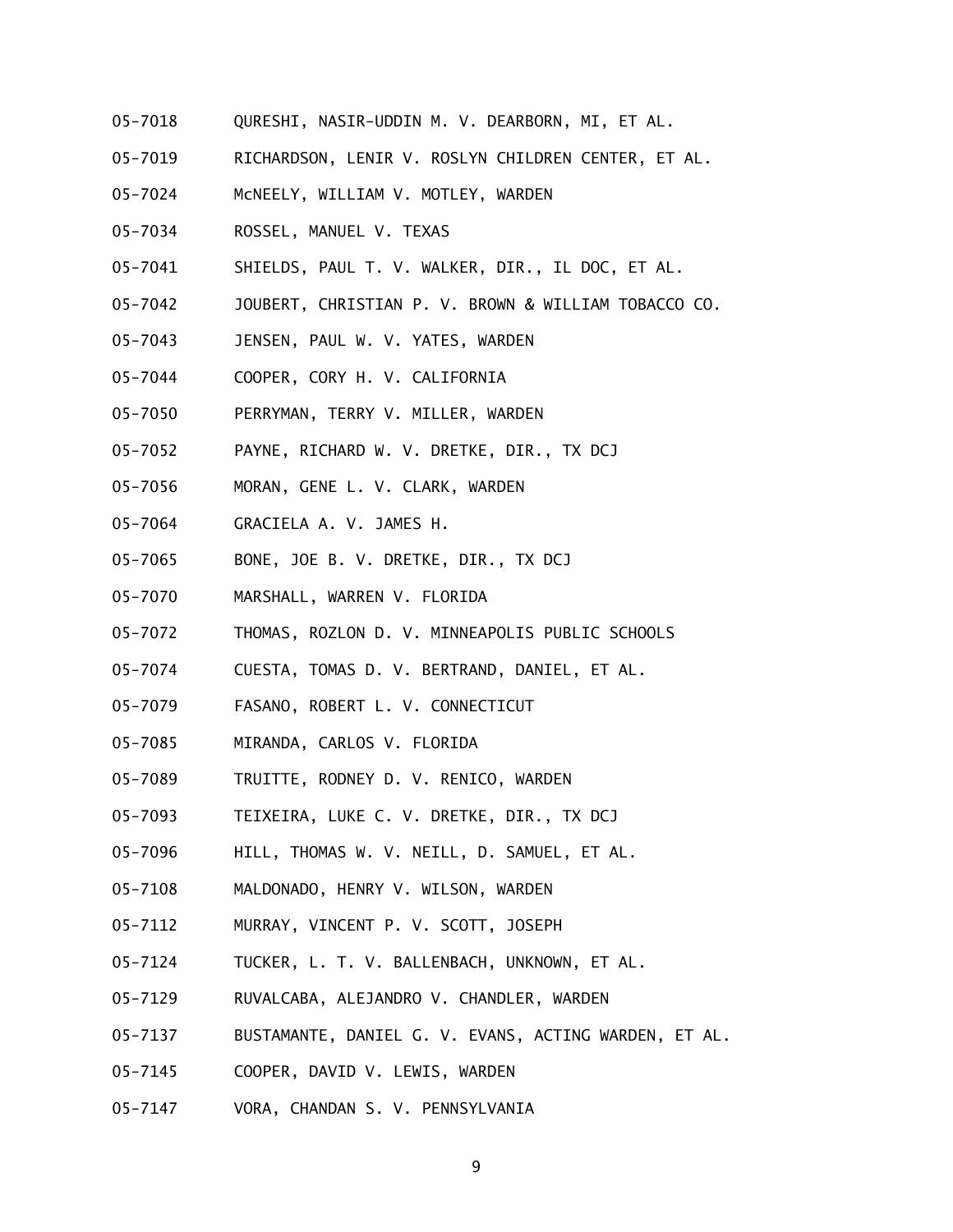- 05-7152 SLACK, ANTONIO T. V. McDANIEL, WARDEN, ET AL.
- 05-7166 LaSURE, ALFRED W. V. SC DOC, ET AL.
- 05-7171 DEMONBREUN, WAYFORD V. BELL, WARDEN
- 05-7177 MONTGOMERY, GERALD V. COURT OF APPEAL OF CA
- 05-7180 NANCE, RONALD D. V. PLEASANT VALLEY ST. PRISON
- 05-7183 RIVERA, PEDRO D. V. CROSBY, SEC., FL DOC, ET AL.
- 05-7185 JACKSON, WADE P. V. LOUISIANA
- 05-7186 LOPEZ-SANCHEZ, OSCAR A. V. MARYLAND, ET AL.
- 05-7197 KALASHO, BAHAA V. USDC ED MI
- 05-7198 WELLS, FREDDIE J. V. SOUTH CAROLINA, ET AL.
- 05-7200 ALVAREZ, RICKY C. V. HARRISON, WARDEN
- 05-7217 POTTS, LAWRENCE V. WHORTON, DIR., NV DOC, ET AL.
- 05-7220 STIFF, BARRY J. V. MICHIGAN
- 05-7222 LOPEZ, MARTIN V. V. EVANS, ACTING WARDEN
- 05-7227 RUPERT, MATTHEW, ET AL. V. PARKS, JUDGE, ETC., ET AL.
- 05-7229 WILKINS, MARY F. V. WILKINS, TIMOTHY S., ET AL.
- 05-7231 JOHNSON, PHILIP V. LONG ISLAND UNIVERSITY, ET AL.
- 05-7234 MORTIS, DEBORAH V. V. CALIFORNIA
- 05-7239 DILDAY, DONNA R. V. SALAZAR, LEON, ET AL.
- 05-7240 COX, DONNELL D., ET UX. V. PRINCE GEORGE'S COUNTY, MD
- 05-7241 ESPINOZA, ALEX V. CALIFORNIA
- 05-7242 COMEAUX, ARCADE J. V. MACKWANI, ET AL.
- 05-7243 EDWARDS, ROBERT E. V. TEXAS
- 05-7245 JAMES, MICHAEL A. V. LEWIS, WARDEN, ET AL.
- 05-7248 QUILES, MIGUEL V. NEW YORK, NY, ET AL.
- 05-7249 SNELLING, LONNIE D. V. MISSOURI, ET AL.
- 05-7250 LEACH, CARL Q. V. PENNSYLVANIA
- 05-7251 KRETCHMAR, GARY L. V. CLARK, SENIOR JUDGE, ETC.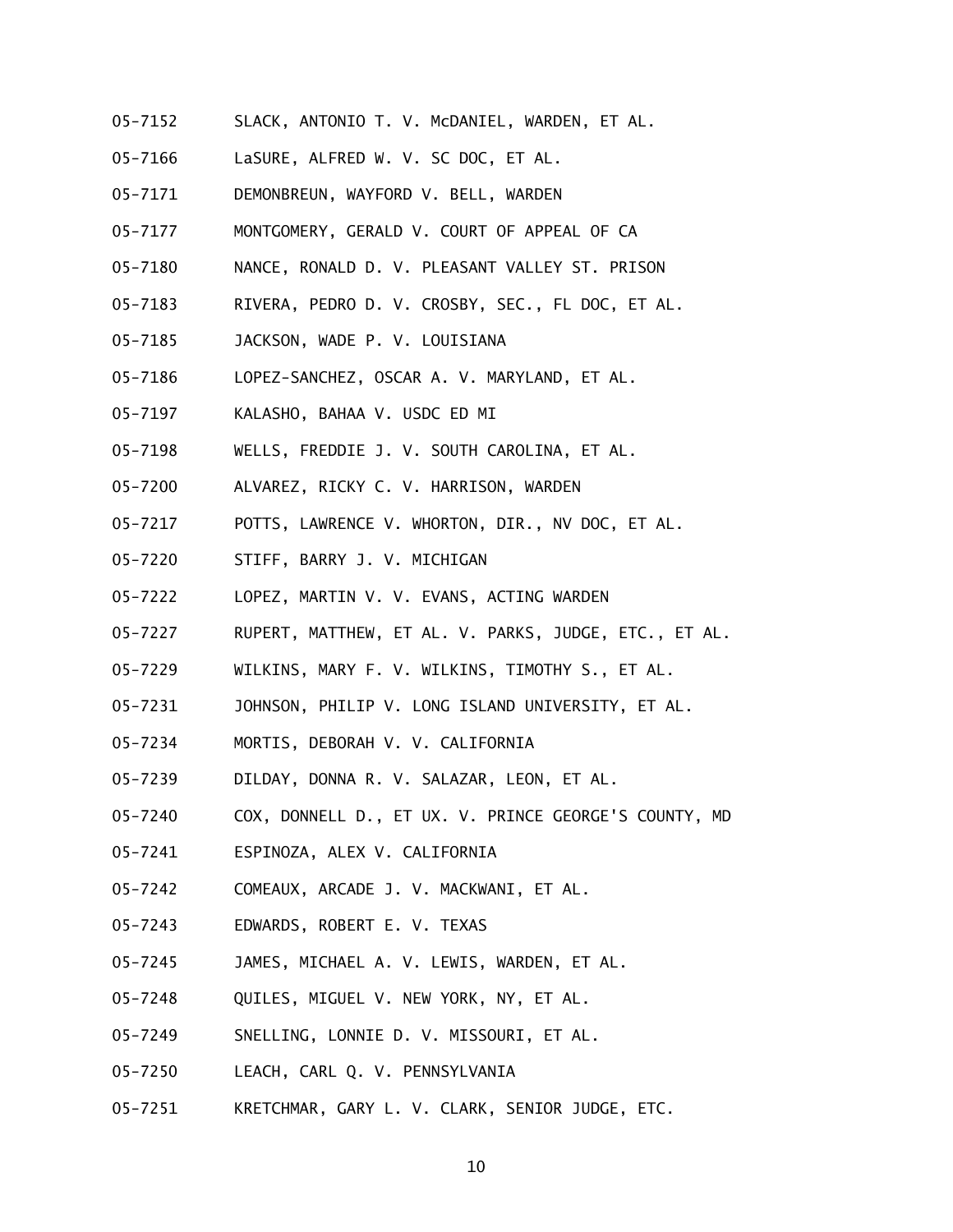- 05-7258 McDONALD, DONALD V. ILLINOIS
- 05-7260 ANDERSON, MICHAEL D., ET AL. V. LaSALLE STEEL CO., ET AL.
- 05-7265 WASHINGTON, WILLIAM V. NEW YORK
- 05-7267 WRIGHT, RICKY F. V. PENNSYLVANIA
- 05-7269 WELLS, JOHN C. V. CARLTON, WARDEN
- 05-7271 DOMINGUEZ, JOSE Y. V. TEXAS
- 05-7273 SHABAZZ, HASSAN V. BRAXTON, WARDEN, ET AL.
- 05-7274 SHABAZZ, HASSAN V. TRUE, WARDEN
- 05-7277 JOHNSON, AARON LE VON V. BAKER, ATT'Y GEN. OF GA, ET AL.
- 05-7280 JONES, ANTONIO V. MASSACHUSETTS
- 05-7285 MUHAMMAD, ABDULLAH V. CURRY, J., ET AL.
- 05-7287 DAY-PETRANO, MARY K. V. CIRCUIT COURT OF FL, ET AL.
- 05-7291 WEISSLEADER, PATRICIA V. AM. KENNEL CLUB, ET AL.
- 05-7295 BENSON, RICKY V. LUTTRELL, MARK H., ET AL.
- 05-7296 BOYCE, LARRY V. BUSS, SUPT., IN
- 05-7298 BRIGGS, JOEL V. CINCINNATI CT. INDEX NEWSPAPER
- 05-7302 NGUYEN, NAM V. GOLDER, WARDEN, ET AL.
- 05-7305 MICHAU, EMORY A. V. CANNON, SHERIFF, ET AL.
- 05-7306 KESSLER, ALTON L. V. DRETKE, DIR., TX DCJ
- 05-7310 RUSSELL, RAYMOND C. V. CHICAGO, IL
- 05-7311 MUNGRO, RONALD V. BENNING, LEONARD P., ET AL.
- 05-7312 MENDES, EDMUND V. MI DOC, ET AL.
- 05-7315 BRYANT, LARRY V. CROSBY, SEC., FL DOC
- 05-7316 BUFFER, KENNETH V. CAREY, WARDEN
- 05-7319 CURIALE, JOSEPH V. POTTER, POSTMASTER GEN., ET AL.
- 05-7326 KNIGHT, RUSSELL A. V. CROSBY, SEC., FL DOC, ET AL.
- 05-7328 ADAMS, LISA V. KARLAN, JUDGE, ETC., ET AL.
- 05-7329 NORFLEET, MARC V. DRINGOLI, DANIEL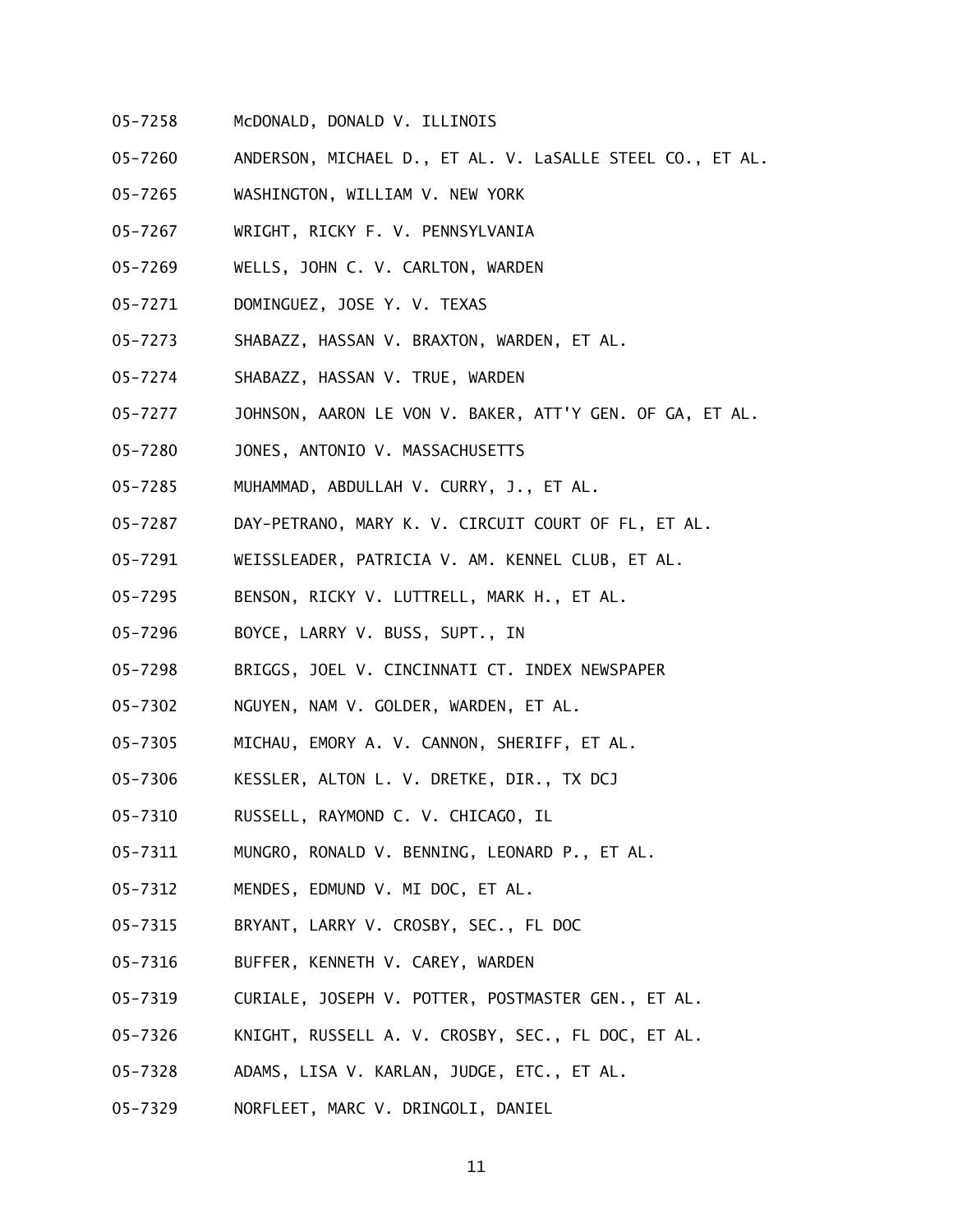- 05-7331 OWSLEY, MICHAEL D. V. GILL, PATRIC C.
- 05-7332 McCLINTON, EDMOND V. MAPLES, WARDEN, ET AL.
- 05-7333 KEELING, MICHAEL E. V. WYNDER, SUPT., DALLAS, ET AL.
- 05-7334 RICHARDSON, KRISTOPHER M. V. MORENO VALLEY POLICE DEPT.
- 05-7335 ROSALES, ADRIAN V. BUREAU OF IMMIGRATION
- 05-7338 THOMAS, JEFFREY A. V. ROBINSON, WARDEN
- 05-7339 THOMPSON-BEY, JOHN T. V. LUOMA, WARDEN
- 05-7341 WASHINGTON, RODERICK V. SUPERIOR COURT OF CA
- 05-7344 WILLIAMS, CHARLIE V. BOOKER, WARDEN
- 05-7345 WILKERSON, MICHAEL V. CALIFORNIA
- 05-7353 REYES, FRANKLIN V. ERCOLE, SUPT., GREEN HAVEN
- 05-7356 PARKER, RAY E. V. WARNER, GOV. OF VA, ET AL.
- 05-7357 CODY, WILLIAM R. V. SEVERSON, JUDGE, ETC.
- 05-7358 ESTWICK, JERMAINE V. WALKER, SUPT., AUBURN
- 05-7359 EARL, STEVEN V. CHANOS, ATT'Y GEN. OF NV
- 05-7361 ZABRISKIE, SCOTT R. V. ACEVEDO, RUBEN, ET AL.
- 05-7362 COTTRELL, CHRISTOPHER E. V. VIRGINIA
- 05-7368 DELITALA, SALVATORE V. LEWIS, WARDEN
- 05-7369 BROWN, MICHAEL V. FLORIDA
- 05-7370 CAMPBELL, ANTHONY T. V. PLILER, WARDEN
- 05-7373 JASSAN, ALEJANDRO V. CROSBY, SEC., FL DOC
- 05-7374 WILSON, LAWRENCE E. V. OHIO
- 05-7381 LOZANO, JESUS V. CALIFORNIA
- 05-7387 MEYERS, TERRY J. V. CALIFORNIA
- 05-7388 COLLINS, MICHAEL D. V. INDIANA
- 05-7406 HOWELL, PAUL A. V. CROSBY, SEC., FL DOC
- 05-7408 GENEVIER, PIERRE V. LOS ANGELES COUNTY, ET AL.
- 05-7413 MORGAN, GERALD L. V. BUDGE, WARDEN, ET AL.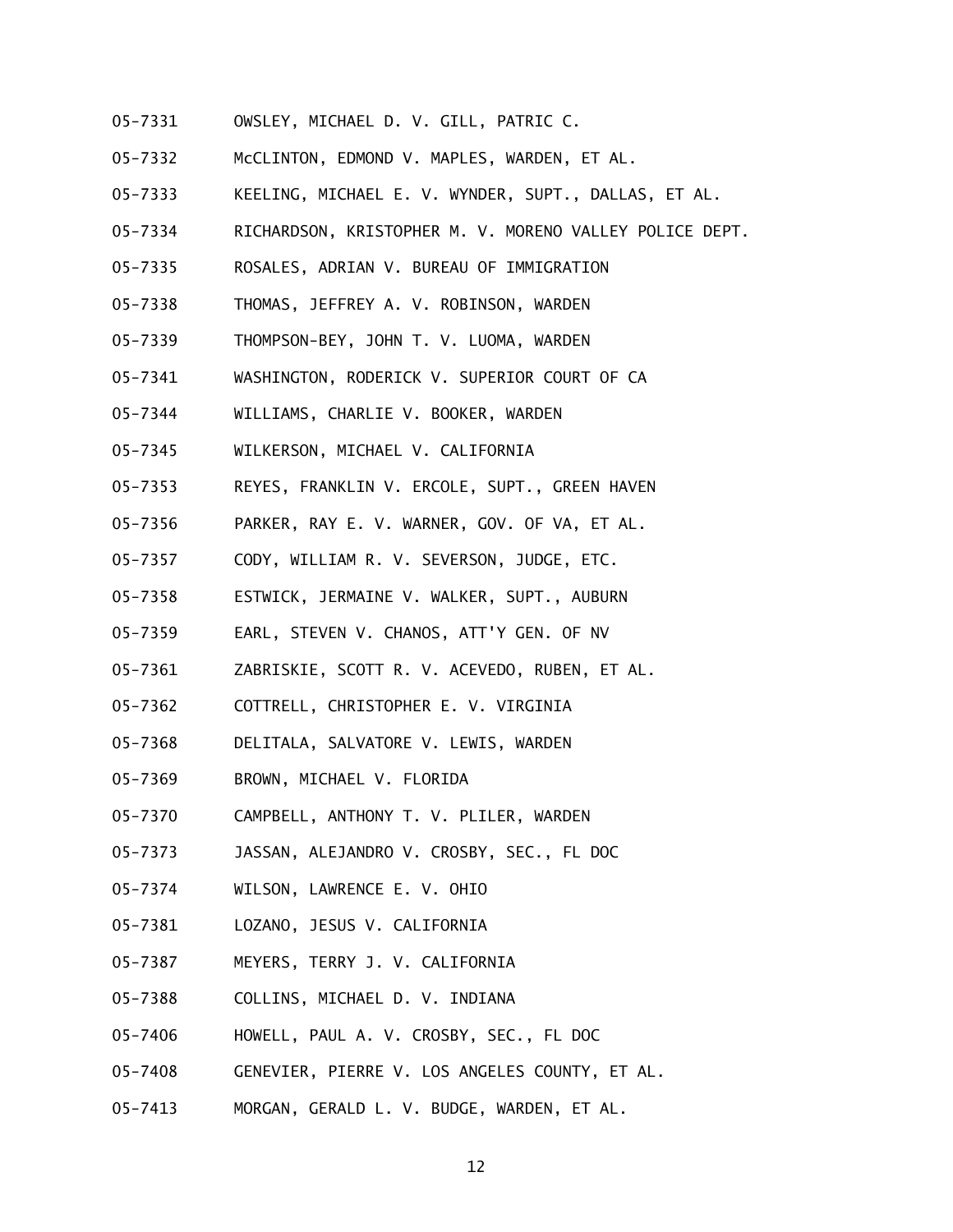- 05-7414 MOODY, PATRICK L. V. POLK, WARDEN
- 05-7418 WILLIAMSON, MICHAEL V. MILLER-STOUT, SUPT., AIRWAY
- 05-7422 JAMES, KEVIN D. V. WISCONSIN
- 05-7425 JENSEN, FREDERICK G. V. HOLM, EDWARD G.
- 05-7431 SANDERS, JERROLL M. V. UNITED STATES
- 05-7432 SANDERS, JERROLL M. V. ROSS, LISA
- 05-7435 SMITH, DAVID W. V. McLEMORE, WARDEN
- 05-7436 LEECH, JERALD V. HINES, WARDEN
- 05-7437 MARTINEZ, VICTOR V. LOCKYER, ATTY. GEN OF CA, ET AL.
- 05-7446 ACREMANT, ROBERT J. V. OREGON
- 05-7449 BILLS, FREDDIE V. BIRKETT, WARDEN
- 05-7450 CHATMAN, EUGENE E. V. ALLEGHENY COUNTY, PA, ET AL.
- 05-7453 DUREN, COLUMBUS S. V. TEXAS
- 05-7455 REYES, MARIO V. McGRATH, WARDEN
- 05-7456 WOLFE, ARTHUR L. V. GRACE, SUPT., HUNTINGDON, ET AL.
- 05-7458 JAMES, HERBERT V. UPTON, WARDEN
- 05-7461 LEWIS, MICHAEL E. V. NORTH CAROLINA
- 05-7468 McKINLEY, CHARLES V. TEXAS
- 05-7469 PAYTON, WALTER A. V. McKUNE, WARDEN
- 05-7470 ROBINSON, MILDRED V. ARRUGUETA, DANIEL, ET AL.
- 05-7473 McDONALD, CEKO V. BURT, WARDEN
- 05-7477 LEHMKUHL, JORDAN V. COLORADO
- 05-7481 McKANIC, ELSON V. BAZZLE, WARDEN, ET AL.
- 05-7483 MORRIS, WILLIAM V. HUNTER, JUDGE, ETC.
- 05-7491 FEARING, ROGER N., ET UX. V. SEROR, DAVID
- 05-7494 HOUSER, THOMAS V. UNITED STATES
- 05-7500 McCARTER, DEWAYNE V. VA DOC
- 05-7503 CHARLTON, RANDY V. OHIO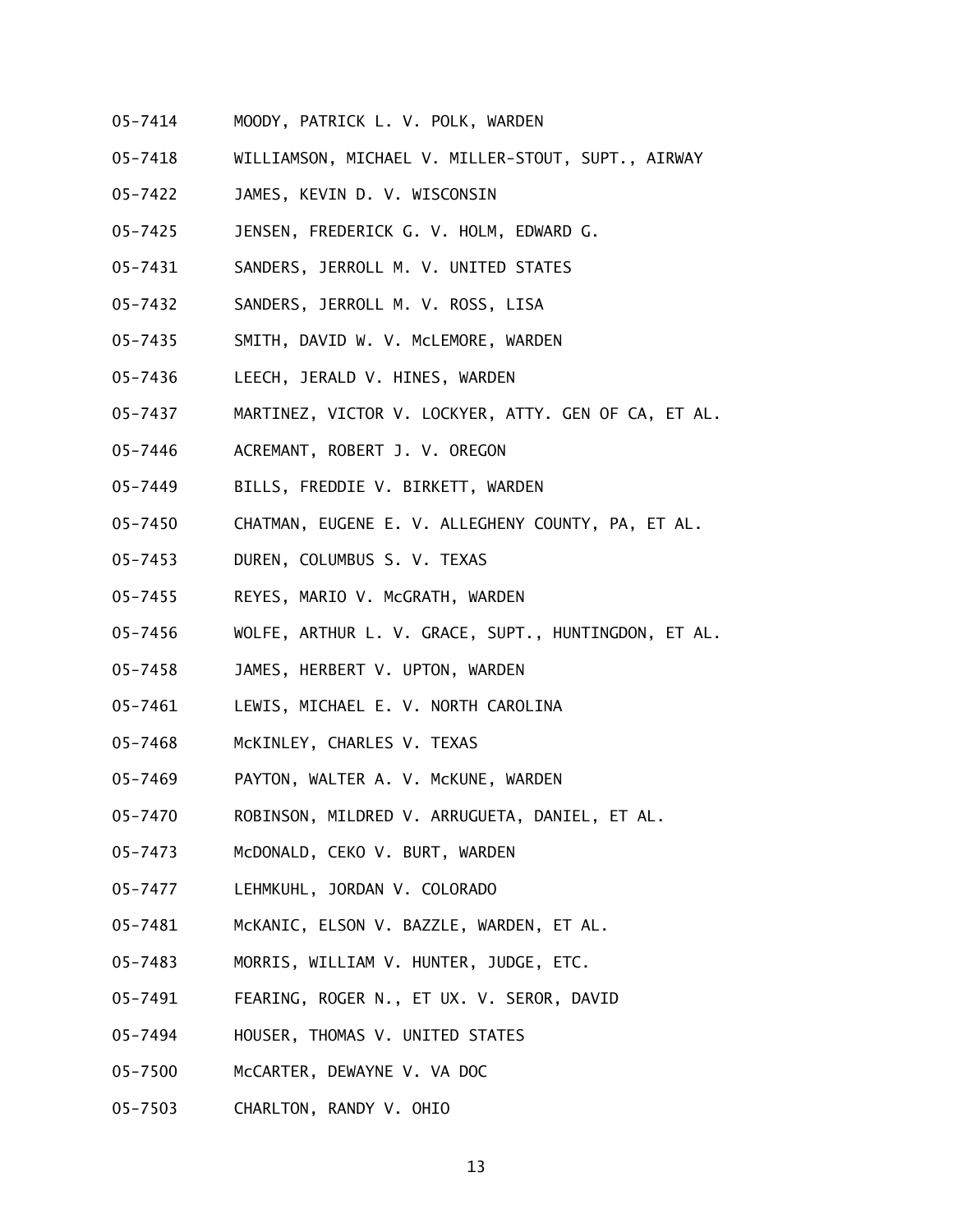- 05-7512 ALLEN, VICTOR A. V. POTTER, POSTMASTER GEN., ET AL.
- 05-7522 LAWLER, BILLY J. V. UNITED STATES
- 05-7525 JOHNSON, ANTOINETTE E. V. UNITED STATES
- 05-7526 SCHMANKE, MARK W. V. UNITED STATES
- 05-7533 BUMPUS, SIRICA V. WILEY, WARDEN
- 05-7541 CHAN, JASON F. V. PLILER, WARDEN
- 05-7543 LOGAN, ANDRE V. UNITED STATES
- 05-7544 MALIK, HAKEEM A. V. UNITED STATES
- 05-7546 McKEITHAN, CURTIS V. UNITED STATES
- 05-7548 WHITE, OMAR R. V. UNITED STATES
- 05-7549 WHITLOCK, DOYLE A. V. UNITED STATES
- 05-7550 WORRELL, DAVID P. V. UNITED STATES
- 05-7555 KESSELL, VICTOR V. UNITED STATES
- 05-7557 BATTLE, ROBERT L. V. FLORIDA
- 05-7560 CRAWFORD, RICHARD V. UNITED STATES
- 05-7564 DRAGON, RICHARD V. UNITED STATES
- 05-7565 DEBARROS, OSCAR V. UNITED STATES
- 05-7567 RED ELK, TIMOTHY V. UNITED STATES
- 05-7568 ROSALES-RIVERA, JOSE J. V. UNITED STATES
- 05-7569 SANCHEZ-PENA, CRISTOBAL V. UNITED STATES
- 05-7572 SANTOS, FRANCES V. UNITED STATES
- 05-7574 RAMIREZ, LUIS V. UNITED STATES
- 05-7575 REEDY, THOMAS V. UNITED STATES
- 05-7577 VITELA, JESSE V. UNITED STATES
- 05-7578 WARE, MICHAEL R. V. BUREAU OF LAND MGMT., ET AL.
- 05-7579 THOMAS, DARREN V. UNITED STATES
- 05-7580 THOMAS, WINFRED V. UNITED STATES
- 05-7581 WEBSTER, CLEVELAND V. UNITED STATES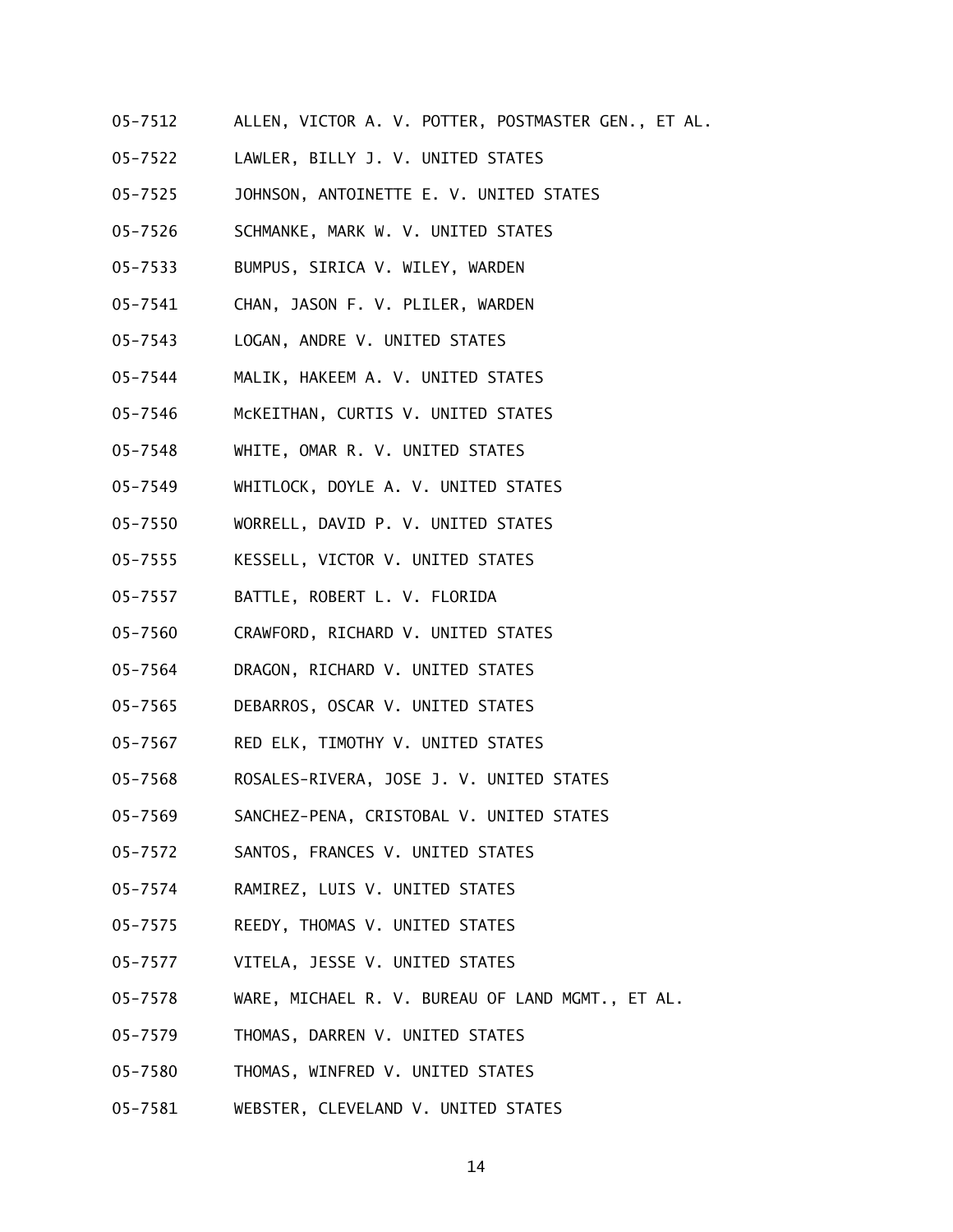- 05-7582 TORRIES, RONALD P. V. BAZZLE, WARDEN, ET AL.
- 05-7583 WILLIAMS, WESLEY S. V. UNITED STATES
- 05-7586 VALDEZ, ELISIO V. CALIFORNIA
- 05-7589 MARSHEK, TYSON E. V. UNITED STATES
- 05-7590 OSEQUERA-MORALES, PEDRO V. UNITED STATES
- 05-7592 ROLES, RAYMOND A. V. BEAUCLAIR, DIR., ID DOC
- 05-7593 STINSON, CHARLES H. V. GRACE, SUPT., HUNTINGDON
- 05-7595 JENNINGS, MARY V. UNITED STATES
- 05-7596 WU, SHITIAN V. UNITED STATES
- 05-7597 TAYLOR, AARON V. UNITED STATES
- 05-7598 VITUG, ANGELICA V. UNITED STATES
- 05-7600 PENA, JUAN M. V. UNITED STATES
- 05-7603 EUBANKS, ROBERT V. UNITED STATES
- 05-7604 DANNY DUNLAP V. MICHIGAN
- 05-7605 JOHNSON, ADAIR V. UNITED STATES
- 05-7608 CASTRO, SANDRA L. V. UNITED STATES
- 05-7609 CABALLERO, ALEX V. UNITED STATES
- 05-7610 MILLER, SUMPTER A. V. UNITED STATES
- 05-7611 SMITH, MICHAEL R. V. UNITED STATES
- 05-7612 SALGADO-AVILA, JORGE A. V. UNITED STATES
- 05-7613 REESE, CHRIS V. UNITED STATES
- 05-7614 RICE, CHRISTOPHER V. UNITED STATES
- 05-7615 RAMOS-GARCIA, JOSE G. V. UNITED STATES
- 05-7616 QUINTANA-VILLAFUERTE, JOSE A. V. UNITED STATES
- 05-7617 QUEZADA, MANUEL V. UNITED STATES
- 05-7618 RODRIGUEZ-MENDEZ, JUAN V. UNITED STATES
- 05-7621 BROWN, DONNELL L. V. UNITED STATES
- 05-7623 BRANON, MARK V. UNITED STATES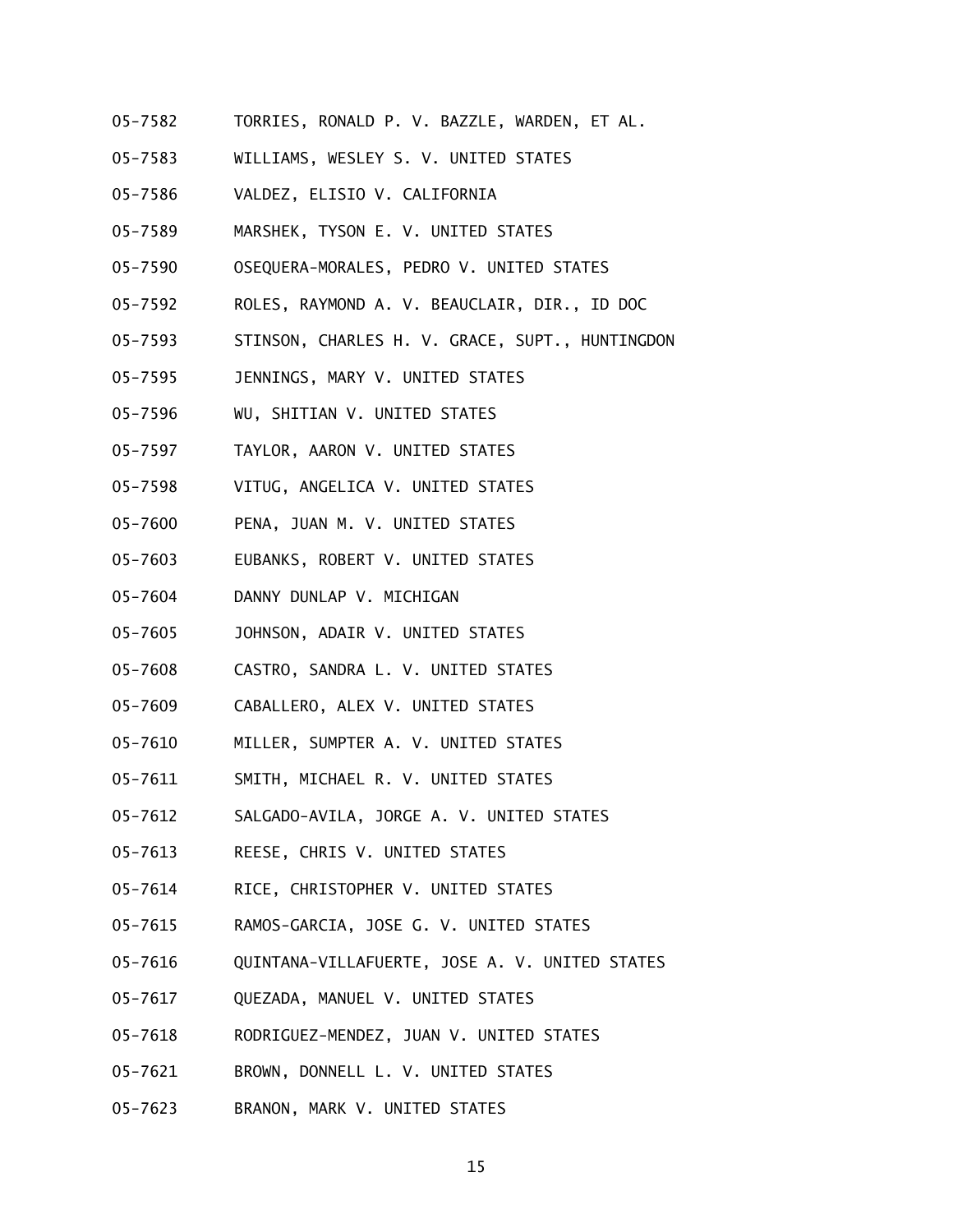- 05-7624 HERON, MICHAEL O. V. GOORD, COMM'R, NY DOC, ET AL.
- 05-7625 WINSTON, DONALD V. BRYANT, WARDEN
- 05-7626 YIRKOVSKY, DANE A. V. UNITED STATES
- 05-7627 VELETA-ENRIQUEZ, SOCORRO V. UNITED STATES
- 05-7631 GARCIA, HIRAM V. UNITED STATES
- 05-7632 GONZALES-LARA, ISRAEL V. UNITED STATES
- 05-7633 HUNT, DONALD R. V. UNITED STATES
- 05-7634 HOUSE, BONNIE M. V. UNITED STATES
- 05-7635 GARCIA-OCHOA, ABEL V. UNITED STATES
- 05-7636 WALKER, CARLTON L. V. SCHRIRO, DIR., AZ DOC, ET AL.
- 05-7637 GRIFFIN, TYDARRYL V. UNITED STATES
- 05-7638 HAGAN, TODD E. V. UNITED STATES
- 05-7641 GARCIA, RIGOBERTO V. UNITED STATES
- 05-7642 GUIZAR-NAJERA, AARON V. UNITED STATES
- 05-7643 GUEVARA, FRANK P. V. UNITED STATES
- 05-7644 HARRINGTON, JOHN F. V. UNITED STATES
- 05-7646 MADORI, STEVEN V. UNITED STATES
- 05-7649 MARTINEZ, WALLINGTON V. UNITED STATES
- 05-7650 GARDUNO-HERMOSA, MOISES E. V. UNITED STATES
- 05-7651 SEGURA, ALBERTO V. UNITED STATES
- 05-7652 ROBINSON, TERRENCE P. V. UNITED STATES
- 05-7653 ROCHELL, ARVIN D. V. MISSISSIPPI
- 05-7655 MINCE, JESSE D. V. UNITED STATES
- 05-7656 CHAVEZ, EDUARDO E. V. UNITED STATES
- 05-7657 DEMERITT, ROBERT V. CATTELL, WARDEN
- 05-7658 ANTHONY, RICARDO M. V. UNITED STATES
- 05-7659 DANNER, WALLACE R. V. UNITED STATES
- 05-7660 SZLEKOVICS, MONICA V. NEW YORK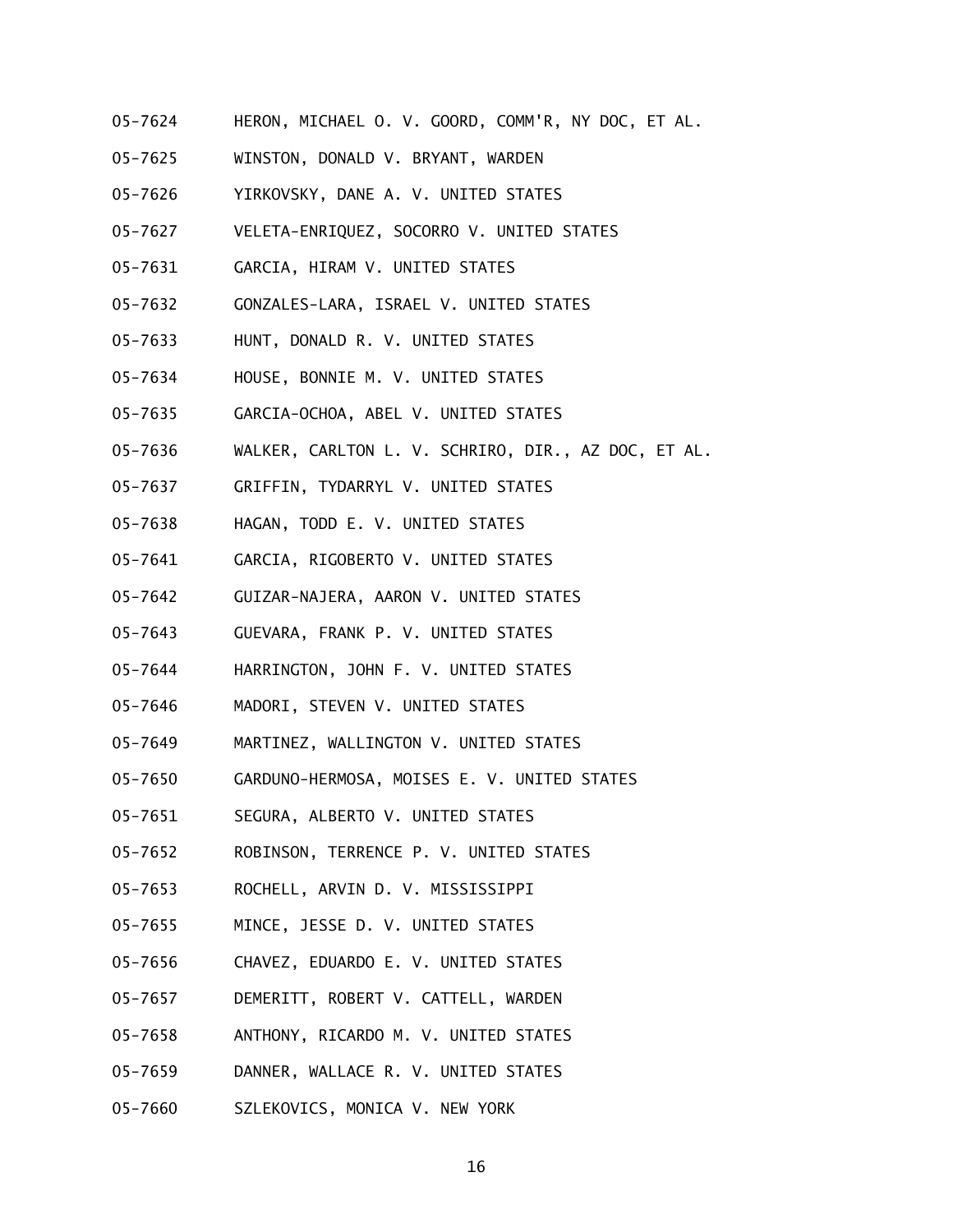- 05-7661 SKINNER, BRAD V. ABBOTT, WARDEN, ET AL.
- 05-7662 WILLIAMS, RICHARD L. V. UNITED STATES
- 05-7663 TARANGO-GAMBOA, ISAIAS V. UNITED STATES
- 05-7665 CHAVEZ-HERRERA, JESUS V. UNITED STATES
- 05-7666 STUTSON, ANTHONY L. V. UNITED STATES
- 05-7668 HUGHES, SHANNON V. UNITED STATES
- 05-7671 MONNIER, WILLIAM T. V. UNITED STATES
- 05-7672 OLD PERSON, RANDALL S. V. UNITED STATES
- 05-7673 DAVIS, CLEOPHUS V. UNITED STATES
- 05-7677 RAMIREZ-NOYOLA, SILVESTRE V. UNITED STATES
- 05-7678 RICHARDSON, JOHN M. V. UNITED STATES
- 05-7682 BIGELOW, JAMES V. UNITED STATES
- 05-7684 WOODS, CHARLES V. UNITED STATES
- 05-7685 ROSS, MELISSA V. UNITED STATES
- 05-7687 PARKS, JOSHUA V. UNITED STATES
- 05-7688 MITCHELL, JAMAL V. LISSI, VINCENT B., ET AL.
- 05-7690 PEA, HERBERT V. UNITED STATES
- 05-7691 McCULLAH, JOHN J. V. UNITED STATES
- 05-7692 LEE, JERMAINE V. UNITED STATES
- 05-7693 MARTIN, ERIC V. UNITED STATES
- 05-7694 MARTINEZ, DAVID V. UNITED STATES
- 05-7696 KITZELMAN, JOHN V. UNITED STATES
- 05-7697 LEWIS, VONDELL V. SUPERIOR COURT OF CA
- 05-7698 NORMAN, RONALD V. UNITED STATES
- 05-7699 MENDOZA-VERA, ANTONIO V. UNITED STATES
- 05-7703 THIBODAUX, JAMES W. V. UNITED STATES
- 05-7704 BARCUS, RUTHENA V. NY ADMIN. FOR CHILDREN'S SERV.
- 05-7705 BROWN, TIMOTHY D., ET AL. V. UNITED STATES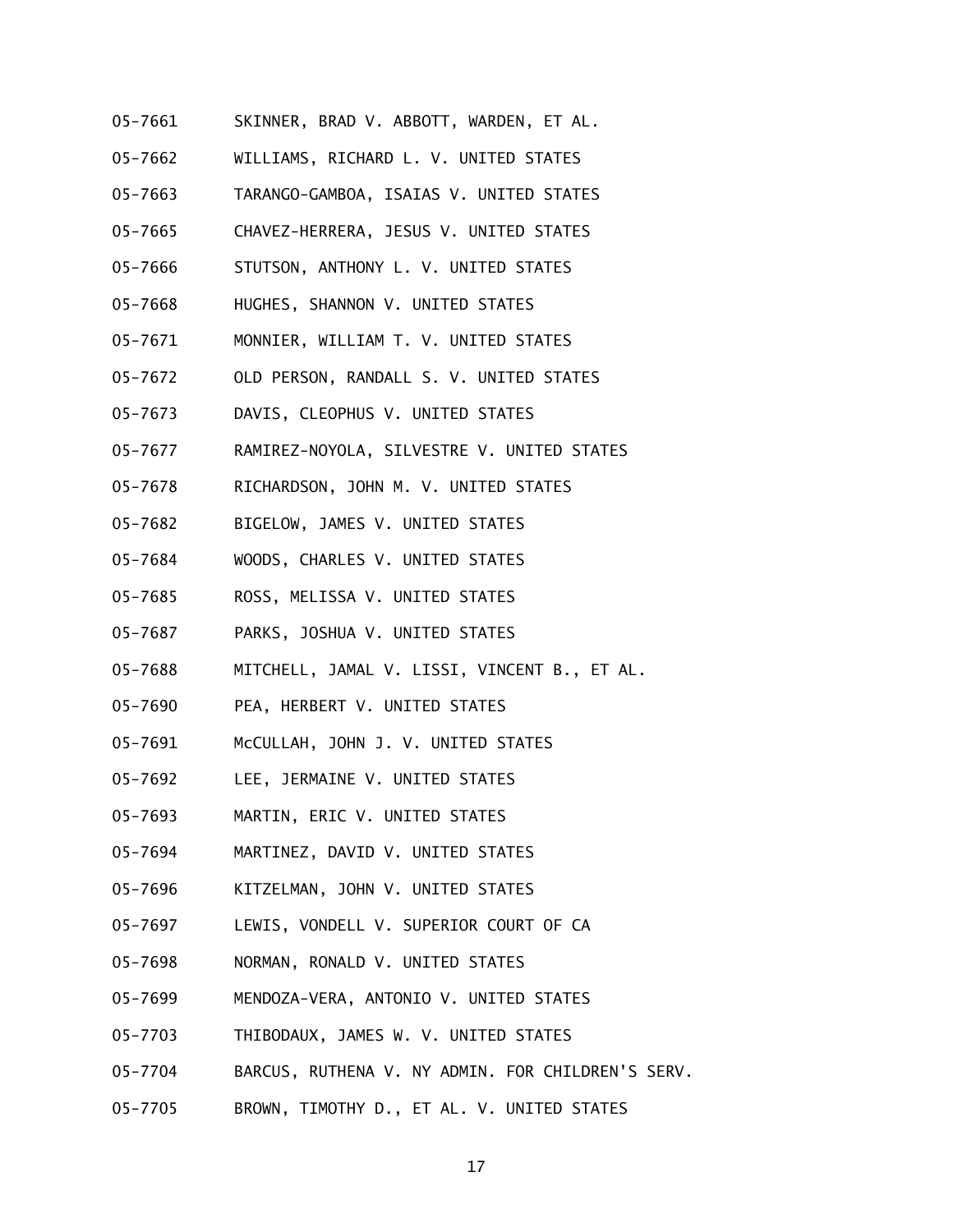- 05-7707 ACUNA-ESPINAL, TOMAS A. V. UNITED STATES
- 05-7709 BATEMAN, KINSLEY V. UNITED STATES
- 05-7710 AMBERS, CALVIN D. V. HARRISON, WARDEN
- 05-7712 TRETO-MARTINEZ, PABLO V. UNITED STATES
- 05-7715 OWENS, IAN A. J. V. UNITED STATES
- 05-7716 PASEUR, JASON V. UNITED STATES
- 05-7718 ROBLES, JESUS V. UNITED STATES
- 05-7719 RINES, STEPHEN W. V. UNITED STATES
- 05-7722 NAZARIO, GADIER F. V. UNITED STATES
- 05-7723 MOORE, SHELBY K. V. UNITED STATES
- 05-7726 SOTO-VALENCIA, ROEL V. UNITED STATES
- 05-7732 WAYNE, ERIC A. V. UNITED STATES
- 05-7736 COAXUM, LEROY V. UNITED STATES
- 05-7737 DRAPEAU, BERNARD J. V. UNITED STATES
- 05-7738 CHISHOLM, OMAR V. UNITED STATES
- 05-7739 DEL CID-PEREZ, EDWIN V. UNITED STATES
- 05-7740 DAVIS, KOMA V. UNITED STATES
- 05-7741 SWINTON, DARU V. SMITH, WARDEN
- 05-7742 SCOTT, TRUMAN V. JOHNS, WARDEN
- 05-7744 SCOTT, TODD V. UNITED STATES
- 05-7745 RAYMOND, BENJAMIN V. UNITED STATES
- 05-7746 RHOINEY, ANDRE C. V. UNITED STATES
- 05-7747 RUIZ, JULIO P. V. UNITED STATES
- 05-7753 LEE, JOHN V. UNITED STATES
- 05-7754 JENKINS, PRESTON T. V. UNITED STATES
- 05-7756 KING, DAVID L. V. UNITED STATES
- 05-7759 PAIGE, BRIAN M. V. UNITED STATES
- 05-7761 MIDDLEBROOK, ELESTER V. UNITED STATES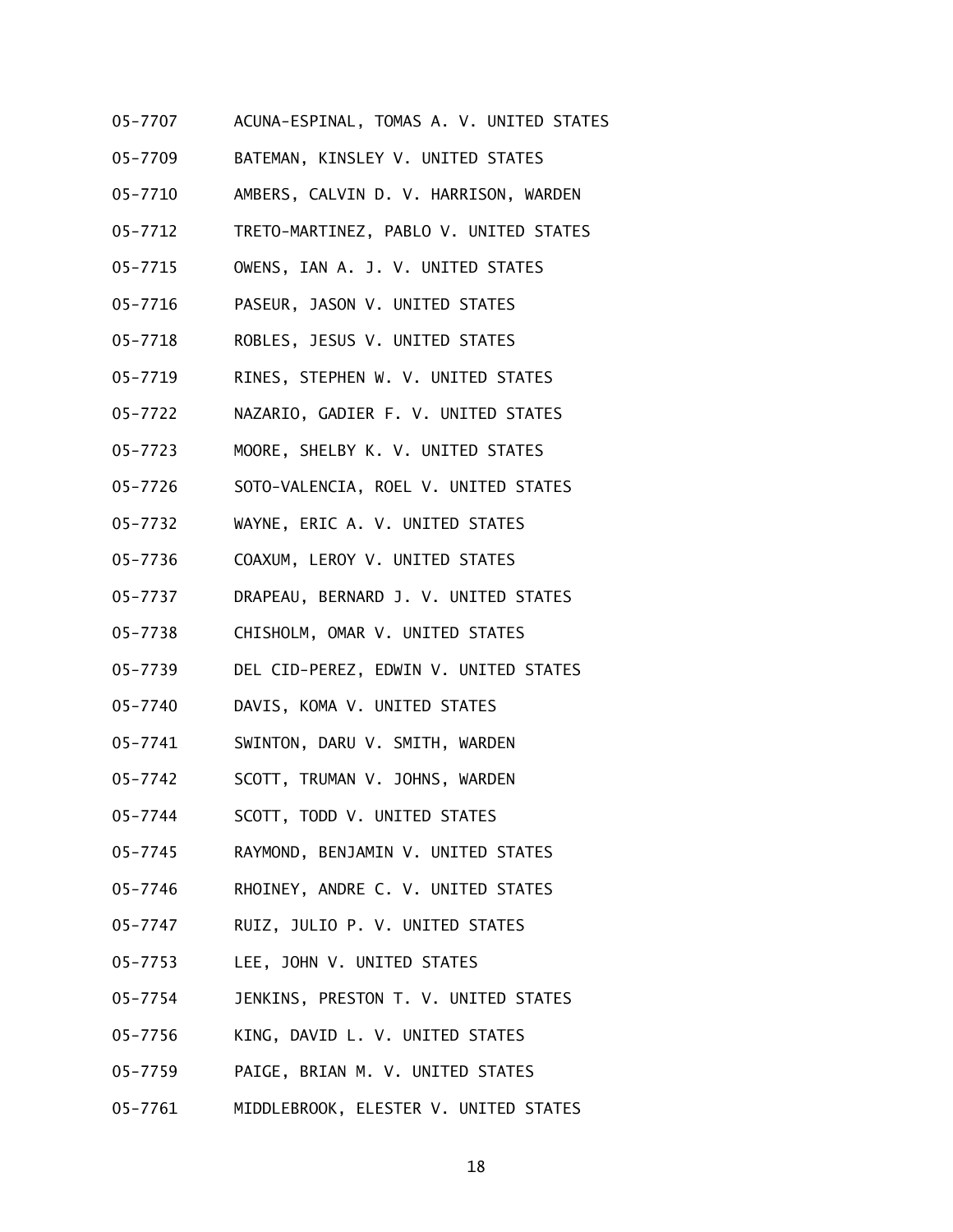- 05-7763 RAMIREZ-GARCIA, JUAN M. V. UNITED STATES
- 05-7766 STOBAUGH, JOHN F. V. UNITED STATES
- 05-7767 McCLENDON, JUYRONE V. KANE COUNTY JAIL
- 05-7769 OREA-RODRIGUEZ, JOSE M. V. UNITED STATES
- 05-7772 SMITH, TYRESE S. V. UNITED STATES
- 05-7773 RIVERA-SILLAS, JOSE L. V. UNITED STATES
- 05-7774 RAY, WILLIAM S. V. UNITED STATES
- 05-7776 DELAHOZ, AGUIBERTO V. UNITED STATES
- 05-7777 DAUGHTIE, JAMES T. V. UNITED STATES
- 05-7780 QUINTANA-PEREZ, PEDRO V. UNITED STATES
- 05-7782 CANADY, REGGIE W. V. UNITED STATES
- 05-7783 TAYLOR, DERRICK M. V. UNITED STATES
- 05-7784 WALKER, DAVID E. V. FRANK, SEC., WI DOC
- 05-7785 THOMAS, CALVIN V. UNITED STATES
- 05-7786 VALLE, ORLANDO E. V. UNITED STATES
- 05-7790 ALVARADO-RIVERA, MARTHA V. UNITED STATES
- 05-7791 BAZEMORE, LEVON V. UNITED STATES
- 05-7792 FELTON, HERMAN V. UNITED STATES
- 05-7793 HANSEN, RICHARD E. V. UNITED STATES
- 05-7795 FISHER, BOBBY E. V. UNITED STATES
- 05-7796 GONZALEZ-RENTERIA, JOSE C. V. UNITED STATES
- 05-7797 GALLEGOS-GARCIA, JESUS E. V. UNITED STATES
- 05-7798 HEATH, ALEX V. UNITED STATES
- 05-7799 GUERRA, FELIX A. V. UNITED STATES
- 05-7803 SALDANA, SAMUEL V. UNITED STATES
- 05-7805 RESENDIZ-PATINO, GERARDO V. UNITED STATES
- 05-7806 SPANO, MICHAEL V. UNITED STATES
- 05-7807 STEADMAN, RODERICK V. UNITED STATES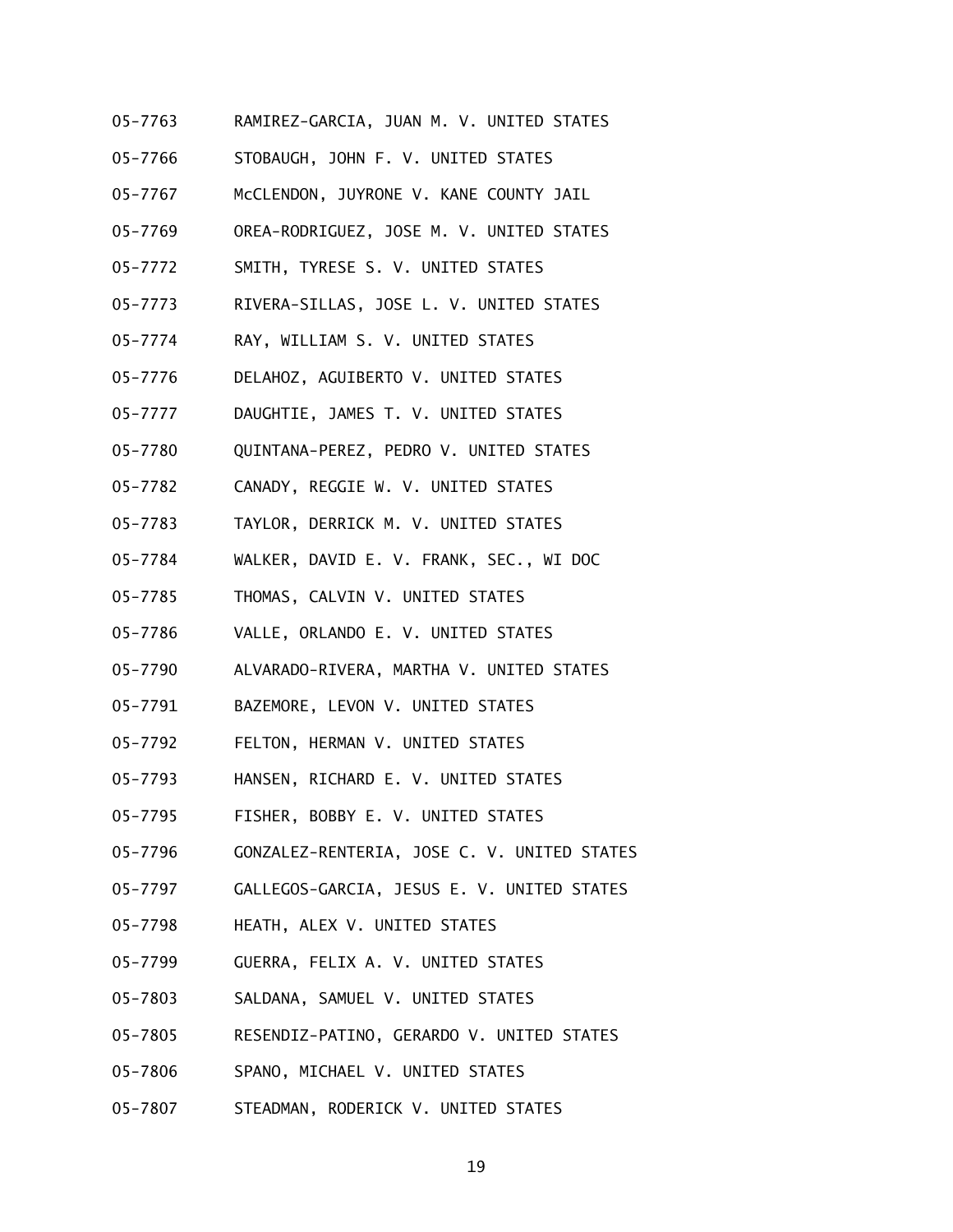- 05-7808 HOUSTON, WILLIAM T. V. UNITED STATES
- 05-7810 HALL, KEVIN R. V. UNITED STATES
- 05-7811 HEAL, WILLIAM T. V. UNITED STATES
- 05-7812 GALLEGOS-ALVAREZ, DAVID V. UNITED STATES
- 05-7814 EHRMANN, TIMOTHY J. V. UNITED STATES
- 05-7816 DAVIS, TANNON C. V. UNITED STATES
- 05-7819 COOPER, CARL B. V. BEELER, WARDEN
- 05-7821 MURDOCK, GREGORY V. UNITED STATES
- 05-7822 PEREZ-MARQUEZ, JOSE R. V. UNITED STATES
- 05-7824 OXENDINE, JAMES M. V. UNITED STATES
- 05-7827 LUCKETT, STANLEY B. V. UNITED STATES
- 05-7835 RUSSELL, ROBERT P. V. WILLIAMSON, WARDEN
- 05-7837 CLINTON, CURTIS L. V. UNITED STATES
- 05-7838 SERRANO, VERONICA V. DEPT. OF NAVY
- 05-7839 VISINAIZ, CRUZ J. V. UNITED STATES
- 05-7840 WRIGHT, NICOLE V. UNITED STATES
- 05-7841 VARGAS, JOSE A. V. UNITED STATES
- 05-7843 WHITE, ANTHONY C. V. UNITED STATES
- 05-7846 BROWN, JERRY L. V. UNITED STATES
- 05-7847 BROWN, EUGENE V. UNITED STATES
- 05-7848 BROWN, DOMINIC V. UNITED STATES
- 05-7851 BENNETT, REGINALD D. V. UNITED STATES
- 05-7853 BLY, ERIC W. V. UNITED STATES
- 05-7855 BADEY, MARCUS L. V. UNITED STATES
- 05-7857 HANSOME, KENNETH V. VELTRI, WARDEN
- 05-7858 HALL, AARON V. UNITED STATES
- 05-7861 HUTTO, TERRY L. V. OZMINT, DIR., SC DOC, ET AL.
- 05-7865 HOOK, DARRYL L. V. JETER, WARDEN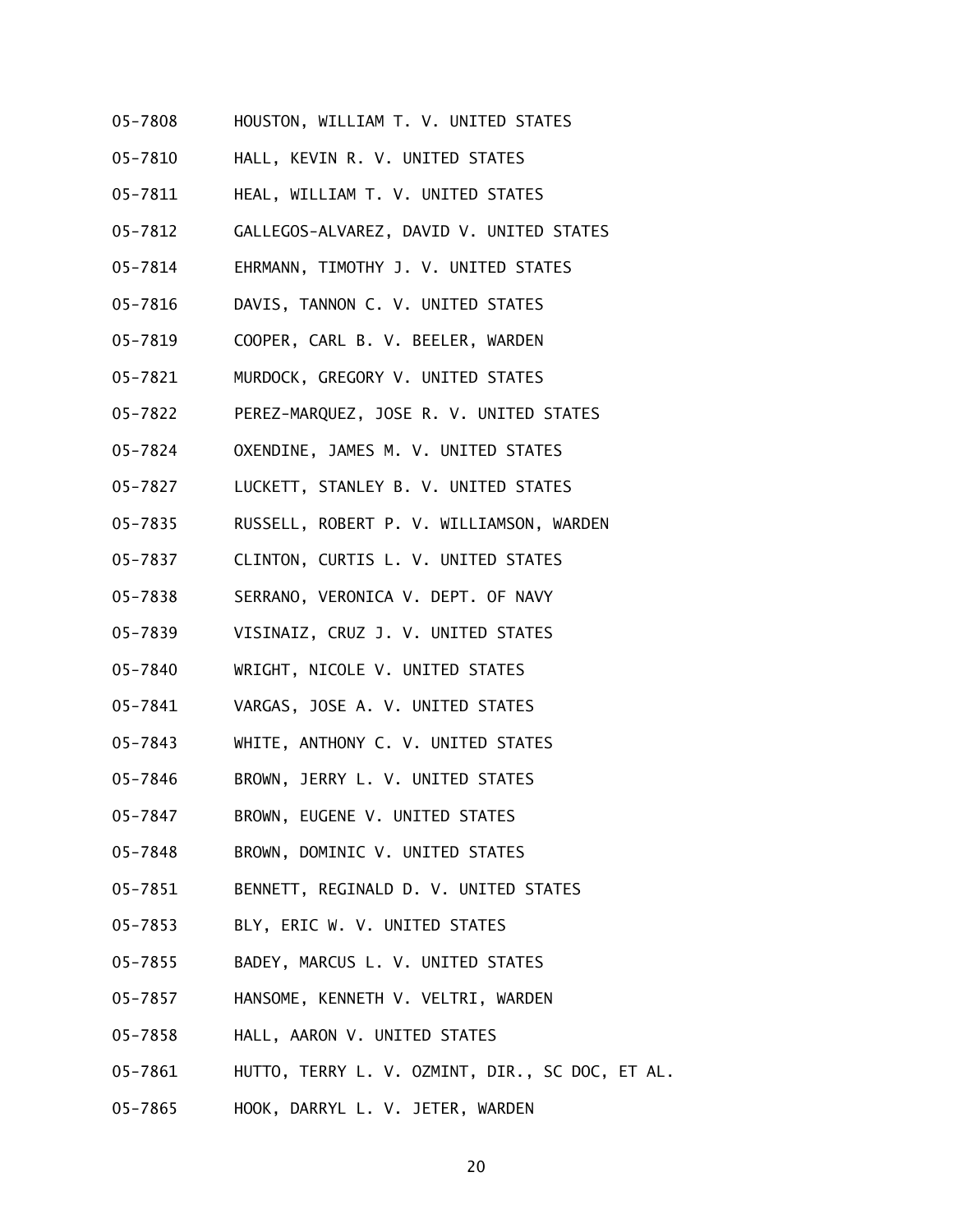- 05-7867 HOUGHTON, HENDERSON V. UNITED STATES
- 05-7868 ISOM, BENNIE L. V. UNITED STATES
- 05-7869 VAUGHN, TRACY V. UNITED STATES
- 05-7870 WILKERSON, DARYL W. V. UNITED STATES
- 05-7871 VASQUEZ, ANDRES V. SCIBAUNA, WARDEN
- 05-7872 GREENUP, WILLIAM S. V. UNITED STATES
- 05-7874 FORRESTER, CHARLES E. V. SNYDER, WARDEN, ET AL.
- 05-7875 COSTON, ARTHUR V. UNITED STATES
- 05-7885 ARONJA-INDA, JORGE A. V. UNITED STATES
- 05-7886 MEMMINGER, ARTHUR V. UNITED STATES
- 05-7888 WHITT, SAMUEL L. V. USDC ND IN
- 05-7889 JOHNSON, MICHAEL V. UNITED STATES
- 05-7890 HERNANDEZ-FLORES, GABRIEL V. UNITED STATES
- 05-7891 FARRIOR, EDRO V. UNITED STATES
- 05-7899 HORNE, ANTONIO L. V. UNITED STATES
- 05-7900 RAVELO, TONY V. UNITED STATES
- 05-7904 CRUZ-PAGAN, DAVID V. UNITED STATES
- 05-7905 EGENBERGER, DOROTHY J. V. UNITED STATES
- 05-7912 BASS, BRIAN V. UNITED STATES
- 05-7913 ARJON-SANDOVAL, LUIS H. V. UNITED STATES
- 05-7915 MONROIG, JOSEPH V. UNITED STATES
- 05-7917 WINGFIELD, KEVIN L. V. UNITED STATES
- 05-7918 WIGGINS, ARNOLD D. V. UNITED STATES
- 05-7921 RODRIGUEZ-BENAVIDES, GUILLERMO V. UNITED STATES
- 05-7922 SEARCY, EDGAR J. V. UNITED STATES
- 05-7928 SMITH, JASON J. V. UNITED STATES
- 05-7929 NGUYEN, CHINH T. V. UNITED STATES
- 05-7932 MURGUIA-OLIVEROS, MARGARITO V. UNITED STATES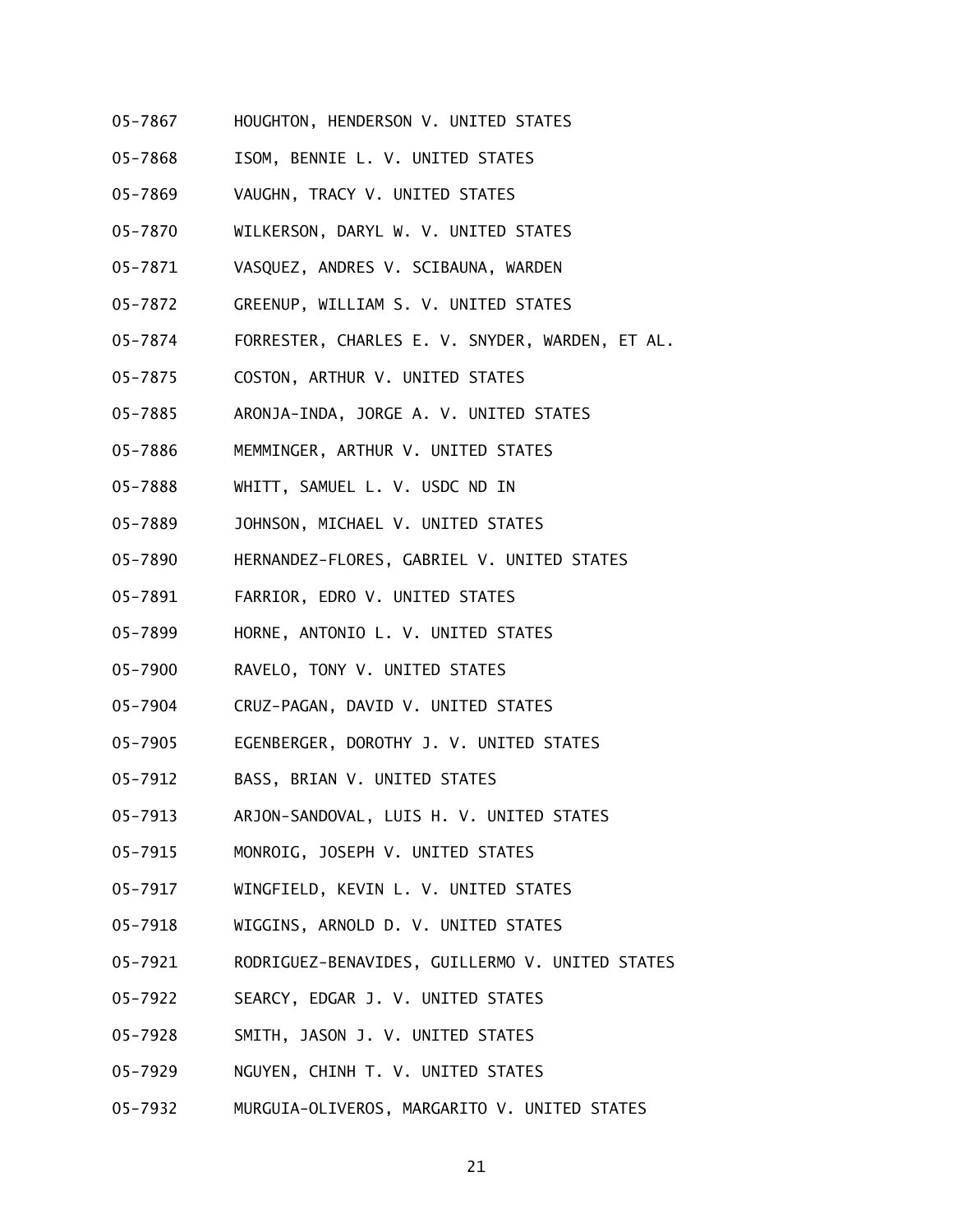- 05-7935 JETER, TREMAINE K. V. UNITED STATES
- 05-7937 JACKSON, KENDALL V. UNITED STATES
- 05-7939 BLAYLOCK, EUGENE A. V. UNITED STATES
- 05-7945 DeVITA, PRISCILLA V. UNITED STATES
- 05-7946 DILLARD, DWAYNE T. V. UNITED STATES
- 05-7947 DIAZ-DIAZ, JOSE V. UNITED STATES
- 05-7948 CAMPBELL, SIM A. V. UNITED STATES
- 05-7949 DANIELS, KEITH V. UNITED STATES
- 05-7950 CLAYTON, DALE V. UNITED STATES
- 05-7951 ECKLES, ARTHUR J. V. UNITED STATES
- 05-7953 WEBB, BERNARD C. V. UNITED STATES
- 05-7956 MICHAUD, TAYLOR V. UNITED STATES
- 05-7957 NGUYEN, JIMMY V. WILEY, WARDEN
- 05-7960 JONES, CHRISTOPHER V. UNITED STATES
- 05-7961 LEYLAND, WILFRED W. V. UNITED STATES
- 05-7963 VALLADARES, LOUIS A. V. UNITED STATES
- 05-7965 WARD, CLARENCE V. UNITED STATES
- 05-7968 MILLER-DOUGLAS, WAYNE E. V. UNITED STATES
- 05-7973 NADEL, WARREN V. UNITED STATES
- 05-7977 RIOS RIOS, RAMON A. V. UNITED STATES
- 05-7981 ARNAIZ, ISMAEL F. V. UNITED STATES
- 05-7982 BILBREY, RONALD O. V. UNITED STATES
- 05-7986 JARVIS, DOUGLAS A. V. ADAMS, VANESSA
- 05-7987 LEAKE-BEY, DEREK V. MINNESOTA
- 05-7988 JORDAN, DARRIAN D. V. UNITED STATES
- 05-7990 McLEAN, FLOYD V. UNITED STATES
- 05-7992 SWARZENTRUBER, CHARLES V. UNITED STATES
- 05-7995 NODAL, EMILIO V. UNITED STATES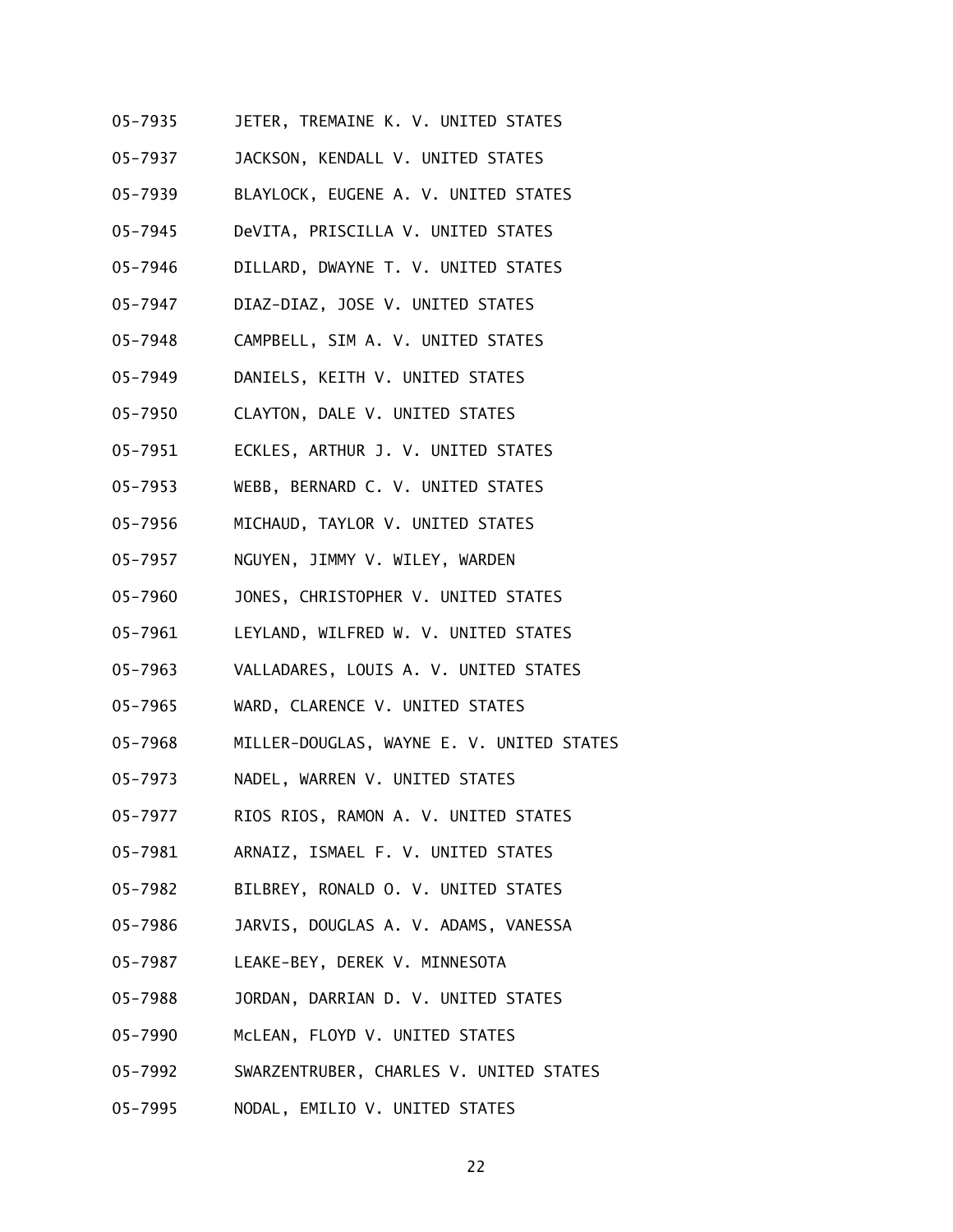- 05-7996 WHITE, ERIC D. V. UNITED STATES
- 05-8003 DANIELS, BRUCE V. UNITED STATES
- 05-8005 CARRILLO, ALFONZO V. UNITED STATES
- 05-8006 SMITH, LYNN G. V. UNITED STATES
- 05-8007 CURRY, MARQUETTE J. D. V. UNITED STATES
- 05-8008 CUSTIS, GREGORY V. UNITED STATES
- 05-8010 CARTER, ARTHUR V. UNITED STATES
- 05-8014 BENNETT, MARCUS V. UNITED STATES
- 05-8017 LONG, JOHN P. V. UNITED STATES
- 05-8021 JAMES, CRYSTAL A. V. UNITED STATES
- 05-8023 JONES, TWAINE V. UNITED STATES
- 05-8024 CARPENTER, MICHAEL E. V. UNITED STATES
- 05-8025 CARPENTER, DUANE C. V. UNITED STATES
- 05-8027 VASQUEZ, NOE V. UNITED STATES
- 05-8030 WILSON, ERIC V. UNITED STATES
- 05-8033 BASKIN, LEONARD V. UNITED STATES
- 05-8035 RAMOS-MARTINEZ, RAFAEL V. UNITED STATES
- 05-8036 CARTWRIGHT, JOEL V. UNITED STATES
- 05-8037 CHAVEZ-QUIROZ, MARGARITO V. UNITED STATES
- 05-8041 MOTTO, VINCENT V. UNITED STATES
- 05-8042 COHEN, LESLIE C. V. UNITED STATES
- 05-8046 MANNING, JAMES D. V. UNITED STATES
- 05-8048 LEMAY, ANTHONY A. V. UNITED STATES
- 05-8049 MOYE, JOHNNY L. V. UNITED STATES
- 05-8050 McKEEVER, JERMAINE V. UNITED STATES
- 05-8051 McKREITH, WILBERT V. UNITED STATES
- 05-8052 SWIFT, ANTHONY K. V. UNITED STATES
- 05-8055 YOUNG, SHERROD V. UNITED STATES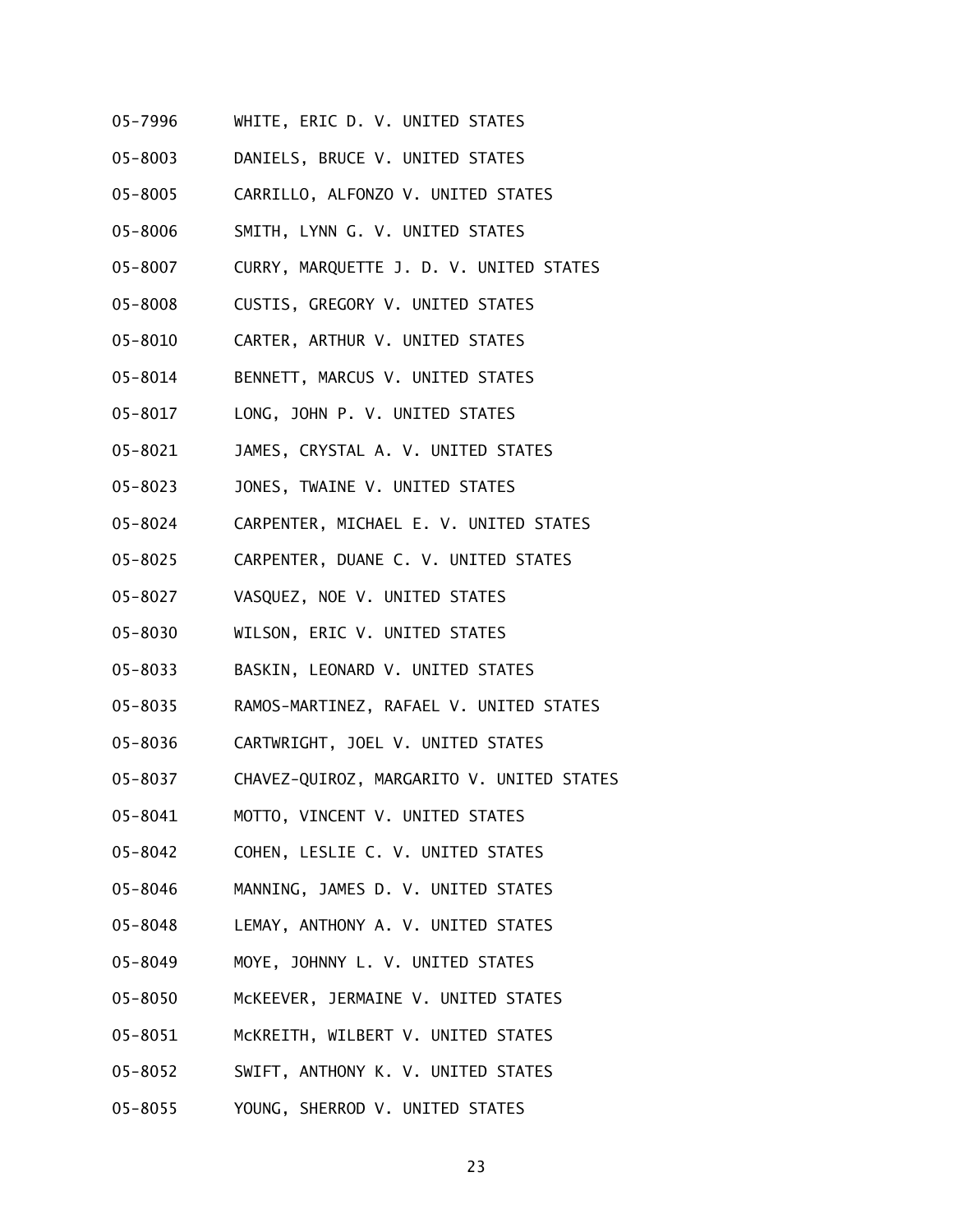- 05-8058 LEWIS, WILLIAM A. V. UNITED STATES
- 05-8059 WATKINS, JOSEPH V. UNITED STATES, ET AL.
- 05-8060 UMEZURIKE, ALFRED V. UNITED STATES
- 05-8064 ANDREANO, CHARLES T. V. UNITED STATES
- 05-8066 WALDEN, JEROME E. V. UNITED STATES
- 05-8072 CASTRO, YOSVANY J. V. UNITED STATES
- 05-8073 CUNNINGHAM, BERNARD V. UNITED STATES
- 05-8074 CRAWFORD, CARL V. UNITED STATES
- 05-8075 COTNEY, DAVID F. V. UNITED STATES
- 05-8077 POLANCO, JUAN E. V. UNITED STATES
- 05-8080 MELDEN, WILLIAM F. V. UNITED STATES
- 05-8085 LUSSIER, WAYNE L. V. UNITED STATES
- 05-8087 SANTANA, FRANCISCO V. UNITED STATES
- 05-8093 BLACKWELL, CURTIS V. UNITED STATES
- 05-8094 GONZALEZ, PATRICIA V. UNITED STATES
- 05-8098 STRONG, ROBERT D. V. UNITED STATES
- 05-8101 RODRIGO-ABAD, GERVACIO V. UNITED STATES
- 05-8104 PERRY, TERRANCE V. UNITED STATES

The petitions for writs of certiorari are denied.

05-282 AM. JEWISH CONG. V. CORP. FOR NAT. AND COM. SERV.

 The petition for a writ of certiorari is denied. The Chief Justice took no part in the consideration or decision of this petition.

05-371 GEN. CONSTRUCTION CO., ET AL. V. CASTRO, ROBERT, ET AL.

 The motion of Property Casualty Insurers Association of America for leave to file a brief as *amicus curiae* is granted. The petition for a writ of certiorari is denied.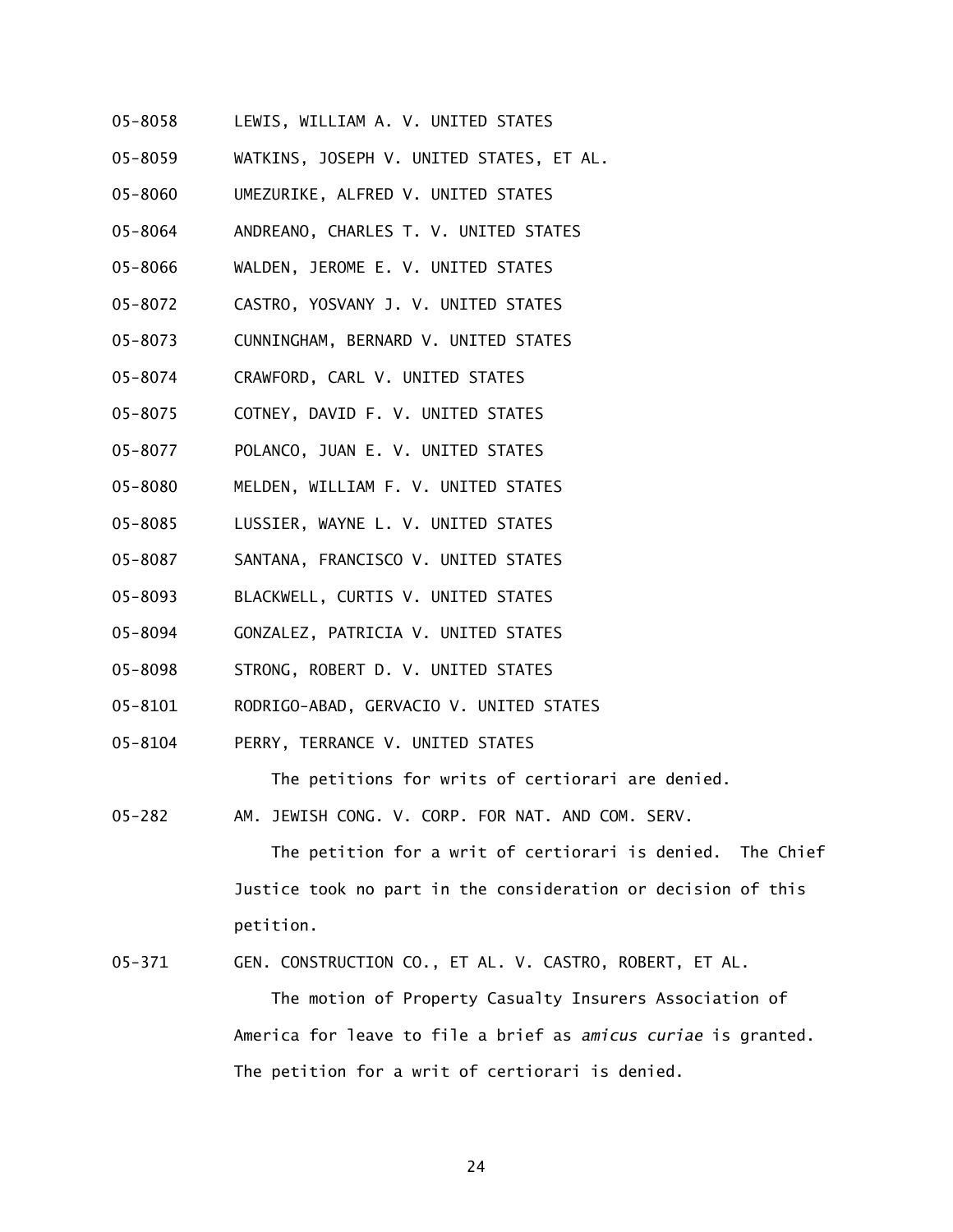05-415 IN RE GRAND JURY PROCEEDINGS

The motion of the Solicitor General for leave to file a brief in opposition under seal with redacted copies for the public record is granted. The petition for a writ of certiorari is denied.

05-479 MICHAU, EMORY A. V. JONES, RUTH

 The petition for a writ of certiorari is denied. The Chief Justice took no part in the consideration or decision of this petition.

05-577 RIE, JIN V. BANK OF AMERICA

 The petition for a writ of certiorari is denied. Justice Breyer took no part in the consideration or decision of this petition.

05-585 PEREZ-PERDOMO, ROSA V. WALGREEN CO., ET AL.

 The motion of Asociacion de Famacias de la Comunidad de Puerto Rico for leave to file a brief as *amicus curiae* is granted. The motion of American Health Planning Association for leave to file a brief as *amicus curiae* is granted. The petition for a writ of certiorari is denied.

05-627 PARKS, BERNARD V. DIAZ, DAVID

 The motion of respondent for leave to proceed *in forma pauperis* is granted. The petition for a writ of certiorari is denied.

05-639 JONES, ROBERT W. V. LUCENT TECHNOLOGIES, INC.

 The petition for a writ of certiorari is denied. The Chief Justice and Justice O'Connor took no part in the consideration or decision of this petition.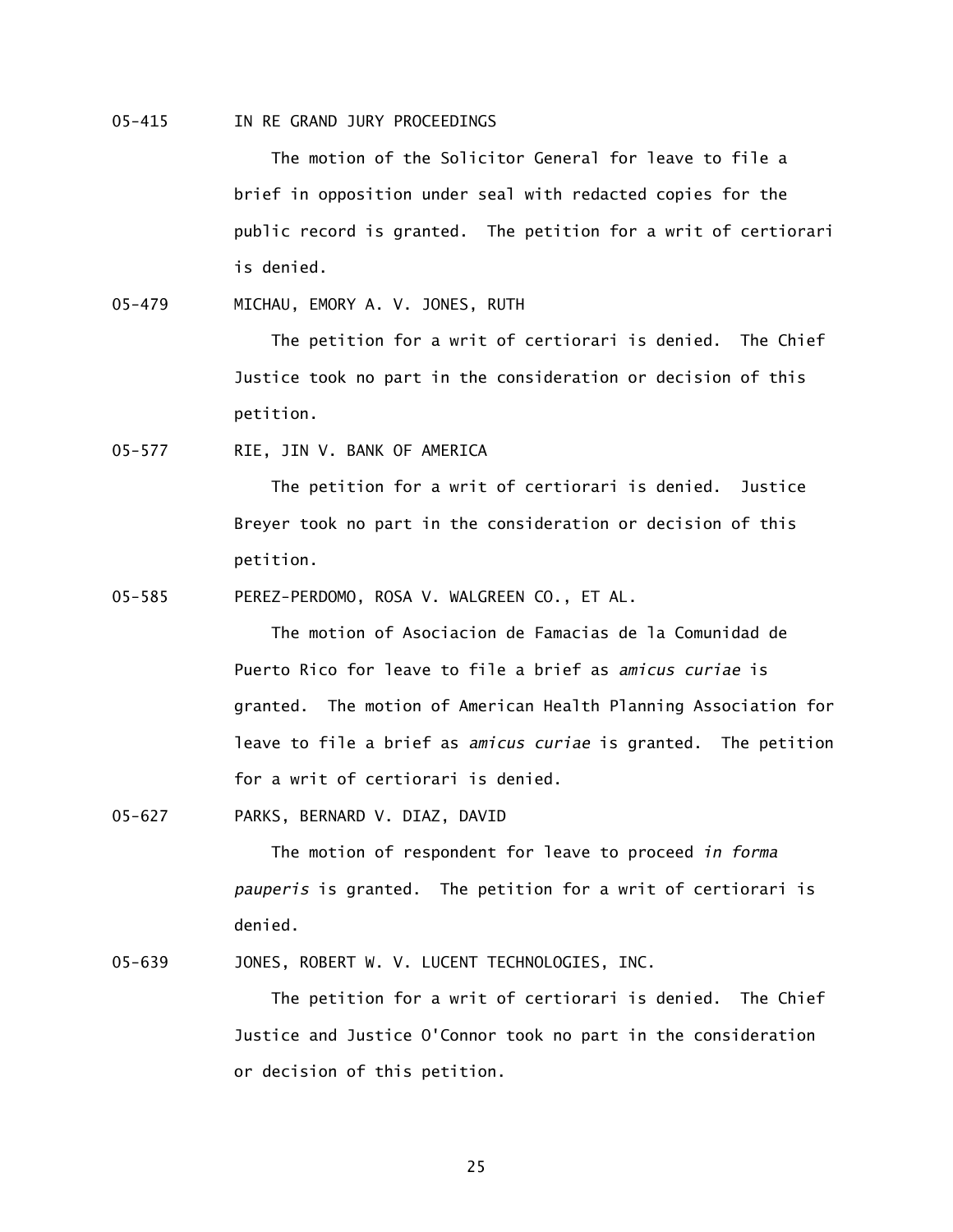05-749 UNDER SEAL V. UNITED STATES

 The petition for a writ of certiorari is denied. The Chief Justice took no part in the consideration or decision of this petition.

05-7032 ROLLER, JACKIE R. V. WILLIAMS, WARDEN

 The motion of petitioner for leave to proceed *in forma pauperis* is denied, and the petition for a writ of certiorari is dismissed. See Rule 39.8. As the petitioner has repeatedly abused this Court's process, the Clerk is directed not to accept any further petitions in noncriminal matters from petitioner unless the docketing fee required by Rule 38(a) is paid and the petition is submitted in compliance with Rule 33.1. See *Martin*  v. *District of Columbia Court of Appeals*, 506 U.S. 1 (1992) (*per curiam*). Justice Stevens dissents. See *id.,* at 4, and cases cited therein.

05-7069 CURIALE, JOSEPH V. SUITTER, AXLAND & HANSON, ET AL.

 The motion of petitioner for leave to proceed *in forma pauperis* is denied, and the petition for a writ of certiorari is dismissed. See Rule 39.8.

05-7075 HOFFER, STEVEN M. V. MICROSOFT CORP., ET AL.

 The petition for a writ of certiorari is denied. The Chief Justice and Justice Breyer took no part in the consideration or decision of this petition.

05-7106 HOUSTON, HAROLD V. LEWIS, WARDEN, ET AL.

 The petition for a writ of certiorari is denied. Justice Breyer took no part in the consideration or decision of this petition.

05-7146 VORA, CHANDAN S. V. PENNSYLVANIA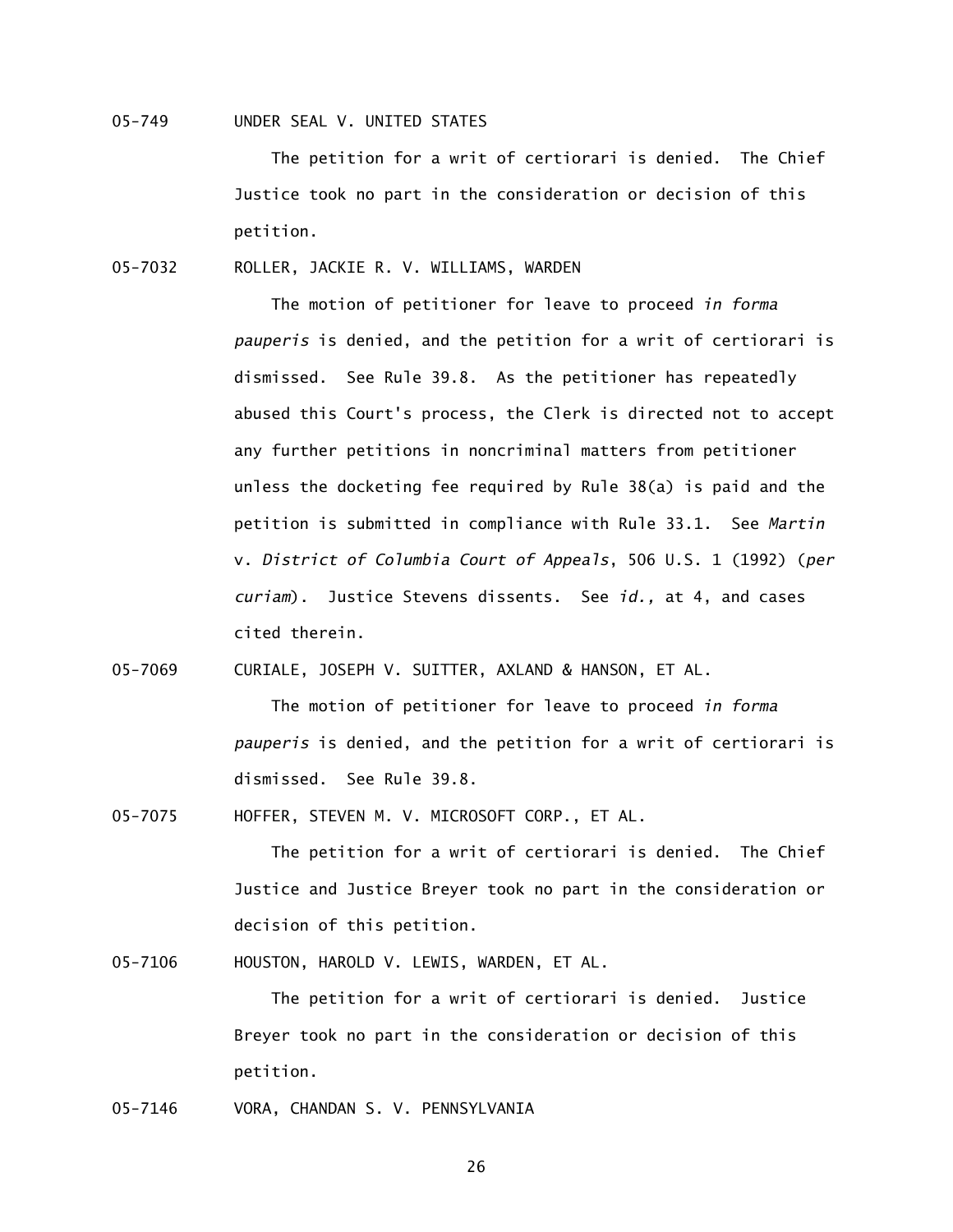05-7330 CURIALE, JOSEPH V. PETERSON, EDWIN, ET AL.

 The motions of petitioners for leave to proceed *in forma pauperis* are denied, and the petitions for writs of certiorari are dismissed. See Rule 39.8.

05-7389 PARKER, RAY E. V. MINETA, SEC. OF TRANSP., ET AL.

 The petition for a writ of certiorari is denied. The Chief Justice took no part in the consideration or decision of this petition.

05-7433 NIMMONS, DWAYNE C. V. STAFFORD, SENIOR JUDGE, ET AL.

 The motion of petitioner for leave to proceed *in forma pauperis* is denied, and the petition for a writ of certiorari is dismissed. See Rule 39.8.

05-7523 JEFFREYS, THOMAS J. V. UNITED TECHNOLOGIES CORP.

 The petition for a writ of certiorari is denied. Justice Breyer took no part in the consideration or decision of this petition.

05-7800 HAIRE, JOHN V. UNITED STATES

 The petition for a writ of certiorari is denied. The Chief Justice took no part in the consideration or decision of this petition.

## **HABEAS CORPUS DENIED**

- 05-716 IN RE RICHARD FUSELIER
- 05-7731 IN RE SAMUEL C. WILHOIT
- 05-7825 IN RE ROBERT N. JOOS
- 05-7911 IN RE VICTOR J. BRAVO
- 05-7976 IN RE CLIFFORD WEBBER
- 05-8067 IN RE W. L. WILLIAMS, JR.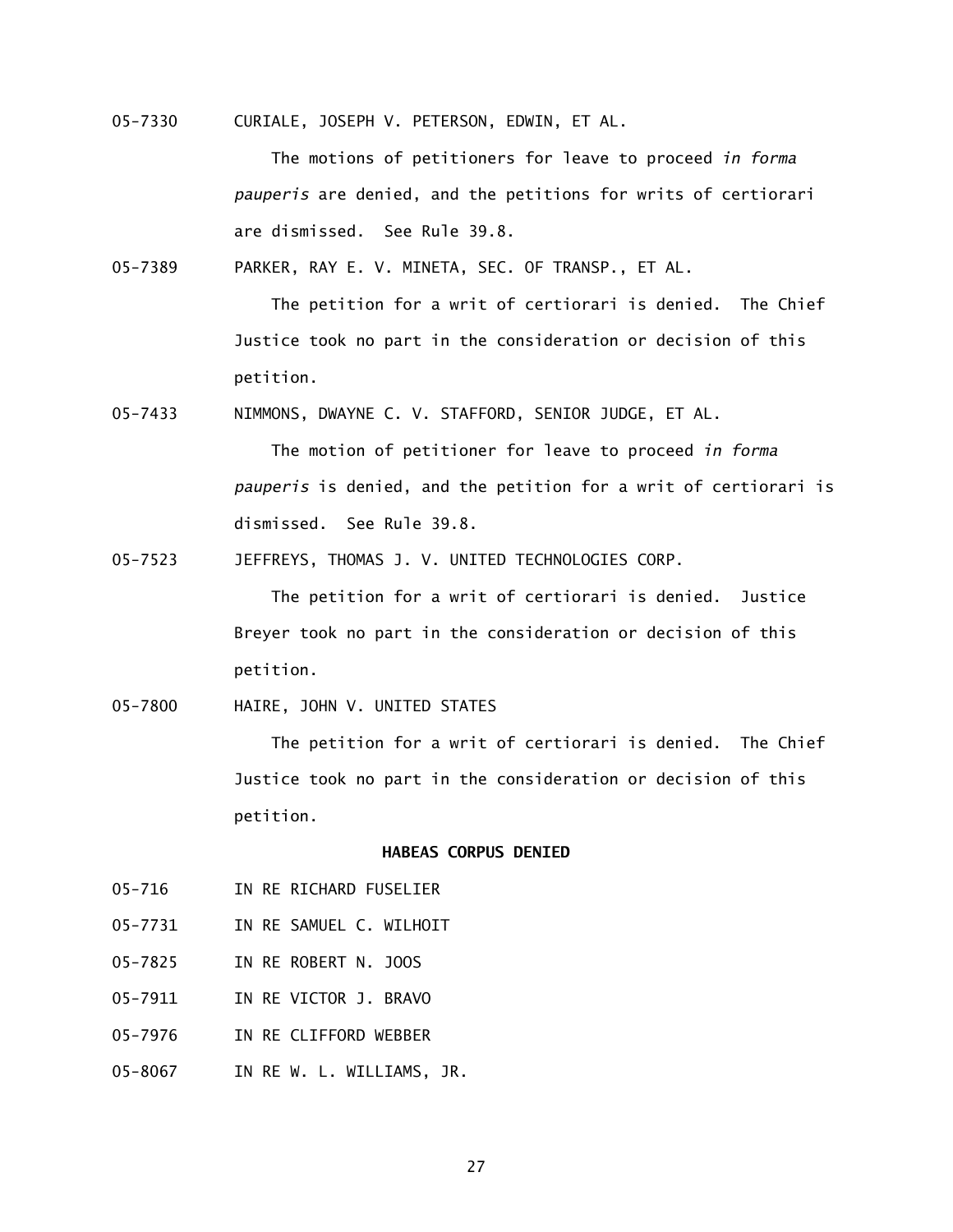05-8132 IN RE KENNETH FAUST

The petitions for writs of habeas corpus are denied.

### **MANDAMUS DENIED**

- 05-6983 IN RE RAYMOND D. CLARK, JR.
- 05-7164 IN RE DELBERT L. OLDHAM
- 05-7459 IN RE RAYFIELD THIBEAUX
- 05-7466 IN RE ANGELO PERRY
- 05-8069 IN RE MILTON J. TAYLOR

The petitions for writs of mandamus are denied.

- 05-509 IN RE EVELYN JOHNSON
- 05-7429 IN RE JUAN F. EVANS
- 05-7553 IN RE MARTIN A. ARMSTONG

 The petitions for writs of mandamus and/or prohibition are denied.

05-545 IN RE ISIDORO RODRIGUEZ

 The petition for a writ of mandamus is denied. The Chief Justice took no part in the consideration or decision of this petition.

# **REHEARINGS DENIED**

- 04-9814 CAMPBELL, ROBERT J. V. DRETKE, DIR., TX DCJ
- 04-9889 COOKS, RAYMOND I. V. NEWLAND, WARDEN
- 04-10008 HANNO, JOHN V. STANDARD FEDERAL BANK
- 04-10009 FOY, TRAVIS V. FISCHER, SUPT., SING SING
- 04-10024 THOMAS, DONNIE L. V. LOUISIANA
- 04-10025 VORA, CHANDAN S. V. JOHNSTOWN, PA
- 04-10026 VORA, CHANDAN S. V. PENNSYLVANIA
- 04-10027 VORA, CHANDAN S. V. PA DEPT. OF PUB. WELFARE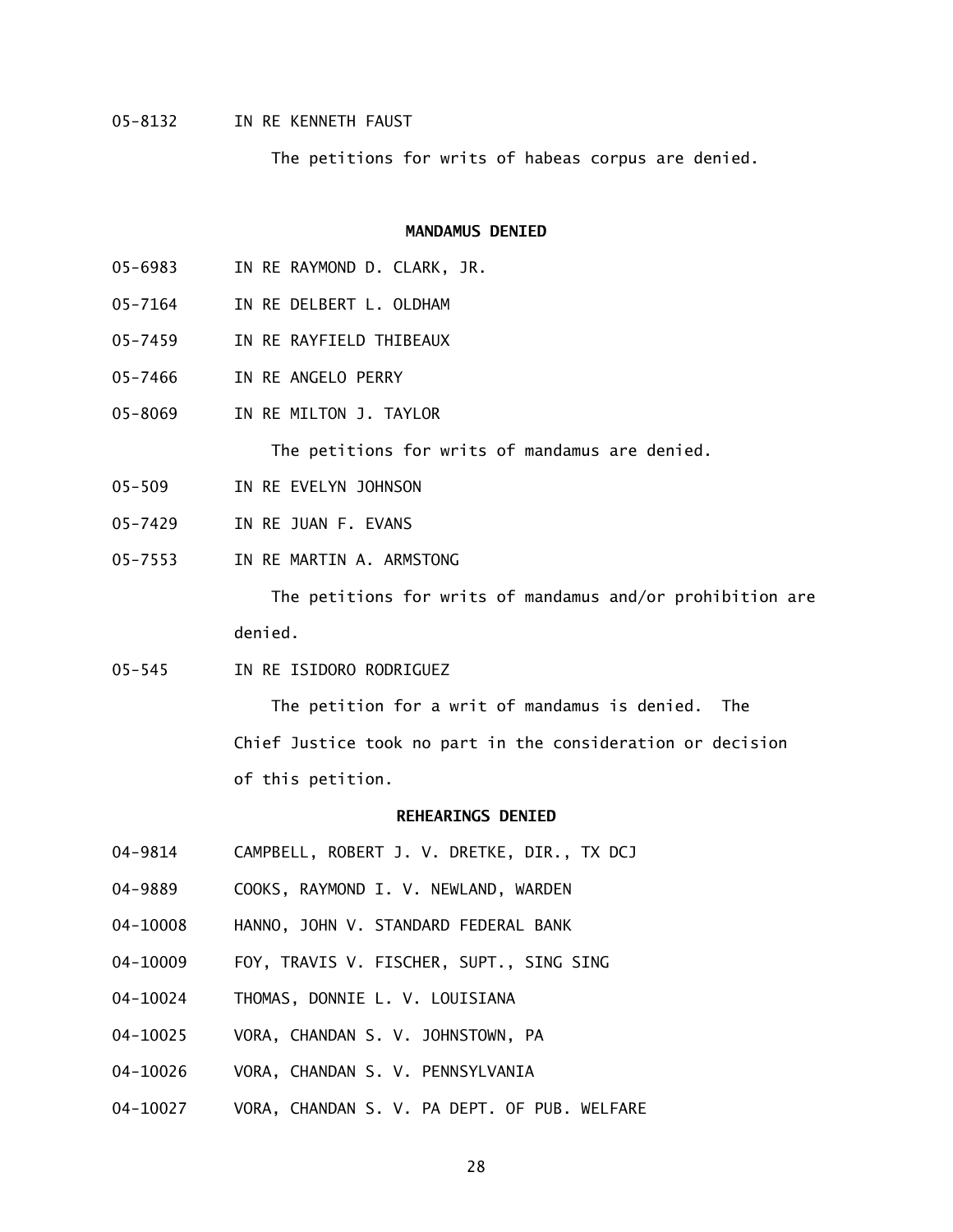- 04-10028 VORA, CHANDAN S. V. JANCIGA, JEFFREY W.
- 04-10052 WATSON, KELLIE R. V. HOME DEPOT U.S.A., INC.
- 04-10083 WHITEHORN, JAMES N. V. TEXAS
- 04-10117 LANE, ANTHONY P. V. ARKANSAS, ET AL.
- 04-10126 GORDON, DERRICK A. V. FLORIDA
- 04-10128 HAWKINS, RICKY D. V. DRETKE, DIR., TX DCJ
- 04-10136 BOYCE, ANTONNEO R. V. ARIZONA
- 04-10169 ROBINSON, CHAD J. V. UNITED STATES
- 04-10225 MARSHALL, CONNIE V. MAZE, IRVIN G., ET AL.
- 04-10298 BOETTNER, KEVIN M. V. RAIMER, BEN, ET AL.
- 04-10306 BOWMAN, KELVIN V. FLORIDA
- 04-10577 MEDLEY, CLIFFORD S. V. TEXAS
- 04-10600 ABNEY, CAREY V. DiGUGLIELMO, SUPT., GRATERFORD
- 04-10626 LEVERINGSTON, BOBBY R. V. UNITED STATES
- 04-10651 MIDDLETON, TERRY E. V. UNITED STATES
- 04-10720 ARRINGTON, CHARLENE V. COCKLIN, JENNIFER, ET AL.
- 04-10740 GARCIA, JAVIER G. V. UNITED STATES
- 05-63 ACTON, STEPHANIE S. V. EATON, OH, ET AL.
- 05-152 RAMOS, RAMIRO, ET AL. V. UNITED STATES
- 05-206 RODRIGUEZ-JURATOVAC, JACQUELINE V. PUERTO RICO ELECTORAL COMM.
- 05-245 KERIAN, PAUL D. V. HARVEY, SEC. OF ARMY, ET AL.
- 05-251 SAWANGKAO, CHAGGRIT V. BANKERS TRUST CO.
- 05-318 CATLETT, IRVIN H. V. MARYLAND
- 05-385 COHEN, BENNY V. ALLSTATE INSURANCE COMPANY
- 05-418 McWILLIAMS, MICHAEL V. LANGHAM, DAVID W.
- 05-427 ROBERTS, JOAN V. TITUS COUNTY MEMORIAL HOSPITAL
- 05-447 ABRISHAMIAN, AZIZOLLAH V. GUTIERREZ, SEC. OF COMMERCE
- 05-5003 GANT, ERIC V. GEORGIA, ET AL.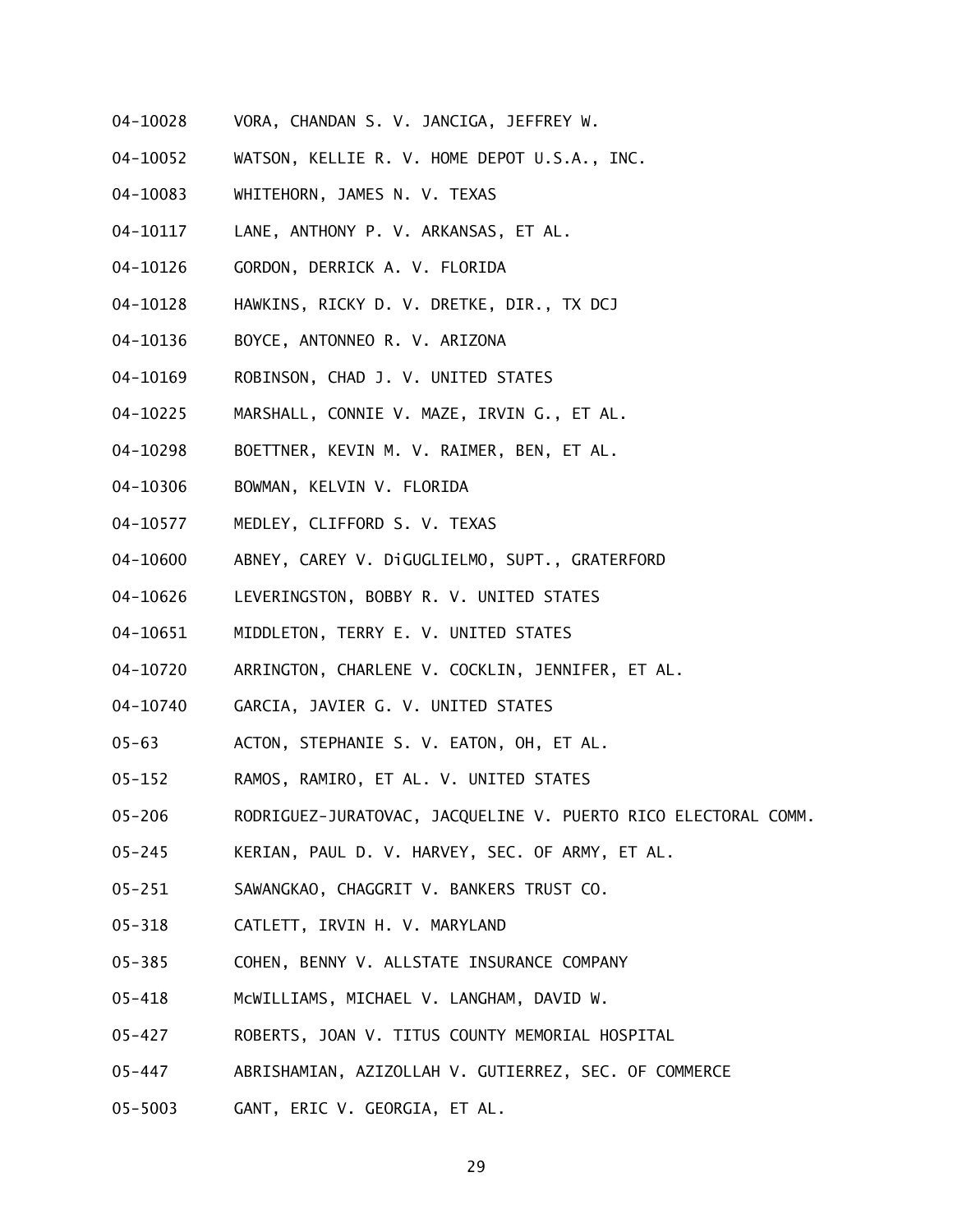- 05-5007 HUGHES, RUBEN V. UNITED STATES
- 05-5028 RAMOS, EDGAR J. V. GRACE, SUPT., HUNTINGDON, ET AL.
- 05-5033 IN RE ANTONNEO R. BOYCE
- 05-5121 REYNOSO, IGNACIO V. McGINNIS, SUPT., SOUTHPORT
- 05-5183 SMITH, JEFFREY, ET AL. V. UNITED STATES
- 05-5259 IN RE CORNELIUS A. ALBERT
- 05-5265 ROTHROCK, LORI S. V. PENNSYLVANIA
- 05-5299 JOHNSON, MATTHEW V. EVANS, WARDEN
- 05-5311 VENEGAS-CASTREJON, ERICK V. UNITED STATES
- 05-5321 DAY, TIMOTHY A. V. UNITED STATES
- 05-5343 JOHNSON, BRANDON J. V. BULLARD, WARDEN, ET AL.
- 05-5378 CROCKETT, ERIC L. V. OKLAHOMA
- 05-5396 FIAMENGO, DANIEL V. WADSWORTH, MICHAEL, ET AL.
- 05-5432 WILLIAMS, DARRELL V. UNITED STATES
- 05-5559 HOOD, STEPHEN J. V. VIRGINIA
- 05-5625 RODRIGUEZ, CARLOS V. McELROY, TERRENCE, ET AL.
- 05-5671 QUINTON, LAWRENCE G. V. DRETKE, DIR., TX DCJ
- 05-5707 HILTON, ALTON E. V. UNITED STATES
- 05-5716 CARCHIDI, ANTHONY P. V. KENMORE DEVELOPMENT
- 05-5718 CENSKE, THOMAS A. V. MARQUETTE COUNTY JAIL
- 05-5730 LYLES, RONNIE M. V. MILLER, WARDEN
- 05-5758 MURRAY, VINCENT P. V. HARDIMAN, PAULA L.
- 05-5800 DOUGLAS, ELLIS R. V. MARYLAND
- 05-5832 CUESTA, TOMAS D. V. BERTRAND, DANIEL, ET AL.
- 05-5839 JAMES, FRANCES A. V. CP&L PROGRESS ENERGY
- 05-5841 SHIsINDAY, SHOzDIJIJI V. TEXAS
- 05-5850 CHIGANO, CHICO L. V. LEWIS, WARDEN
- 05-5865 BRIGGS, JOEL V. HAMILTON CTY. PROSECUTOR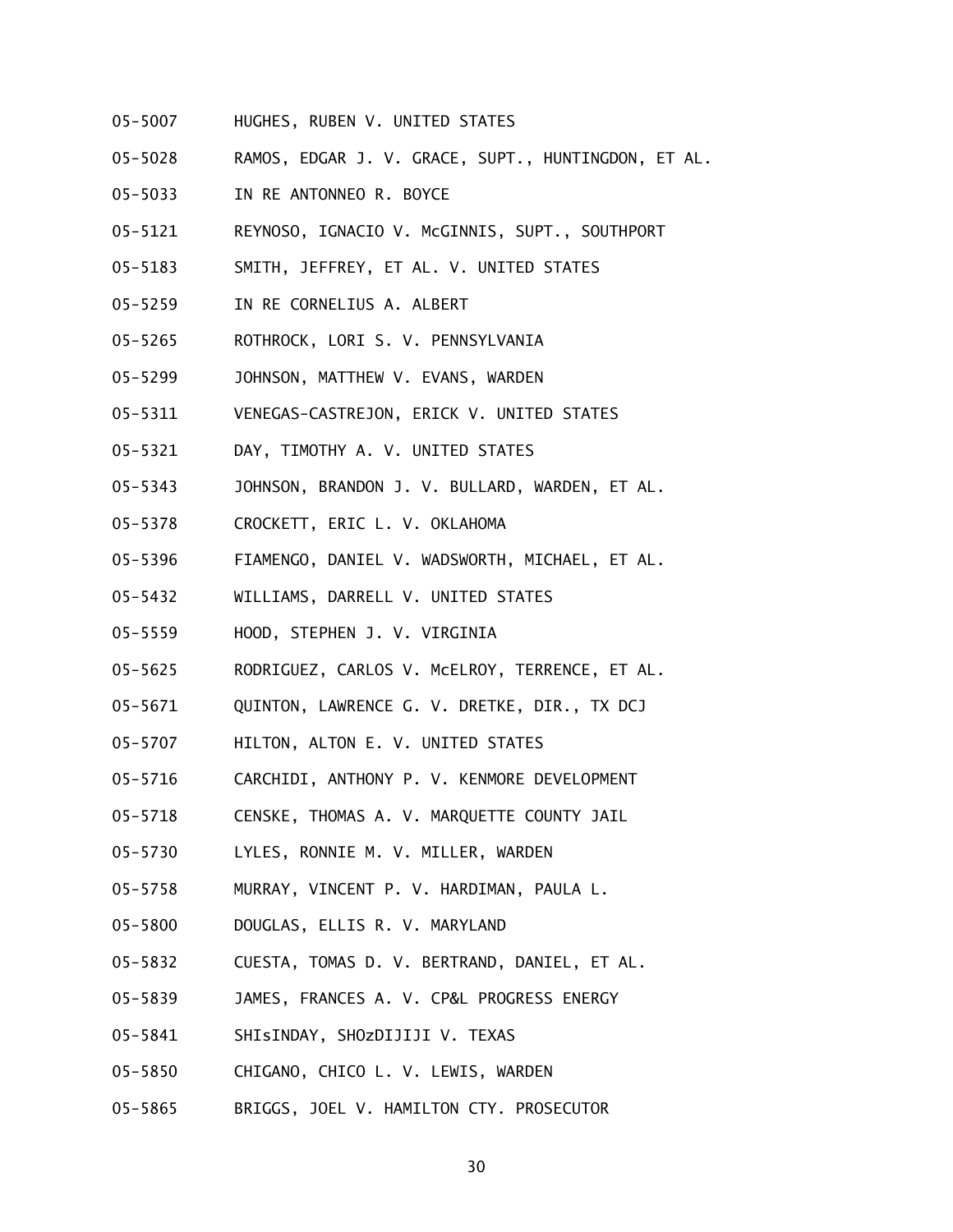- 05-5935 MILLS, JOHN D. V. FLORIDA
- 05-5941 REEVES, LINDA J. V. CANNIZZARO, LEON A.
- 05-5978 HOHMANN, MIROSLAVA V. TEGAN, PATRICIA, ET AL.
- 05-5983 PREVO, CLARA L. V. FDIC, ET AL.
- 05-5996 CENSKE, THOMAS A. V. UNITED STATES
- 05-5997 DRUMMOND, GROVER V. EHRLICH, GOV. OF MD
- 05-6004 PITTS, GERALD C. V. GEORGIA, ET AL.
- 05-6043 VOITS, IVAR V. OREGON
- 05-6048 HAWKINS, CECIL V. McKEE, WARDEN
- 05-6074 HOLBROOK, JAMES P. V. YAMAMOTO FB ENGINEERING
- 05-6117 TARVIN, FLOYD P. V. TEXAS
- 05-6142 MINNFEE, BARRY D. V. DRETKE, DIR., TX DCJ
- 05-6174 SCOTT, JAMES P. V. PRICE, JOHN, ET AL.
- 05-6175 RAY, FRED V. GAMMON, SUPT., MOBERLY
- 05-6187 SHIVAEE, CHEVY R. V. VIRGINIA
- 05-6232 STOVER, ERIC V. ECKENRODE, JACK, ET AL.
- 05-6244 ATWELL, GEOFFREY W. V. WYNDER, SUPT., DALLAS, ET AL.
- 05-6248 BREWER, MICHAEL L. V. FRAWLEY, ALFRED C., ET AL.
- 05-6306 LAWRENCE, THOMAS R. V. UNITED STATES
- 05-6325 BROCK, SHANE W. V. UNITED STATES
- 05-6337 IN RE NATHANIEL H. JONES
- 05-6352 MILLS, PAUL V. UNITED STATES
- 05-6357 ARI, ROXANNE V. MITCHELL, WARDEN
- 05-6382 JOHNSON, JoANNE V. BARNHART, COMM'R, SOCIAL SEC.
- 05-6386 TRUEMAN, JEFFREY A. V. RUMSFELD, SEC. OF DEFENSE
- 05-6479 NOVOTNY, EDWARD F. V. PORZYCKI, MICHAEL J., ET AL.
- 05-6532 WORD, DIANE V. PEREZ, SUPT., BEDFORD HILLS
- 05-6533 BANKS, ISADORE B. V. UNITED STATES